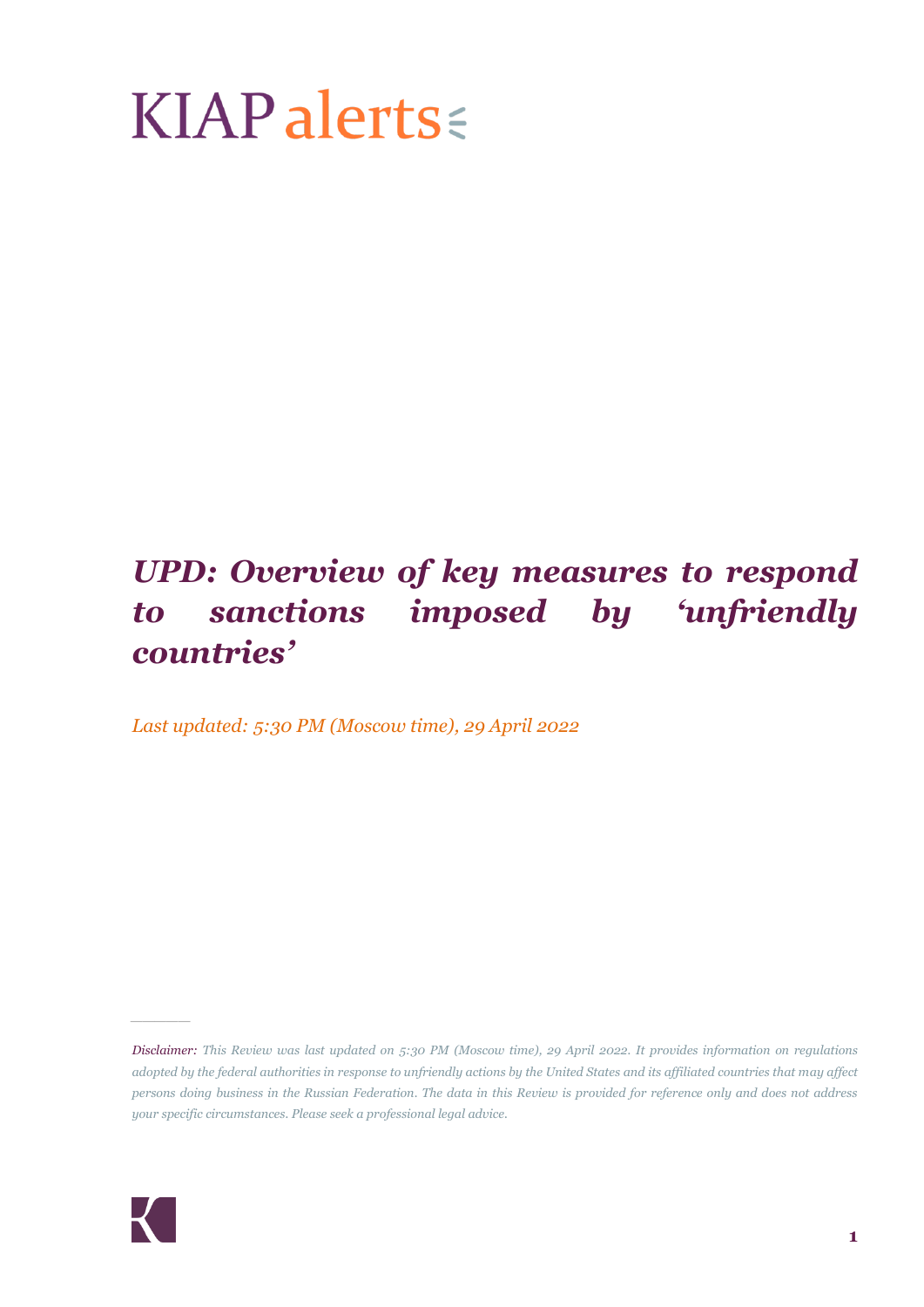# **Contents**

| Countersanctions In Respect of Individual Transactions and Transaction Targets 15 |  |
|-----------------------------------------------------------------------------------|--|
|                                                                                   |  |
|                                                                                   |  |
|                                                                                   |  |
|                                                                                   |  |

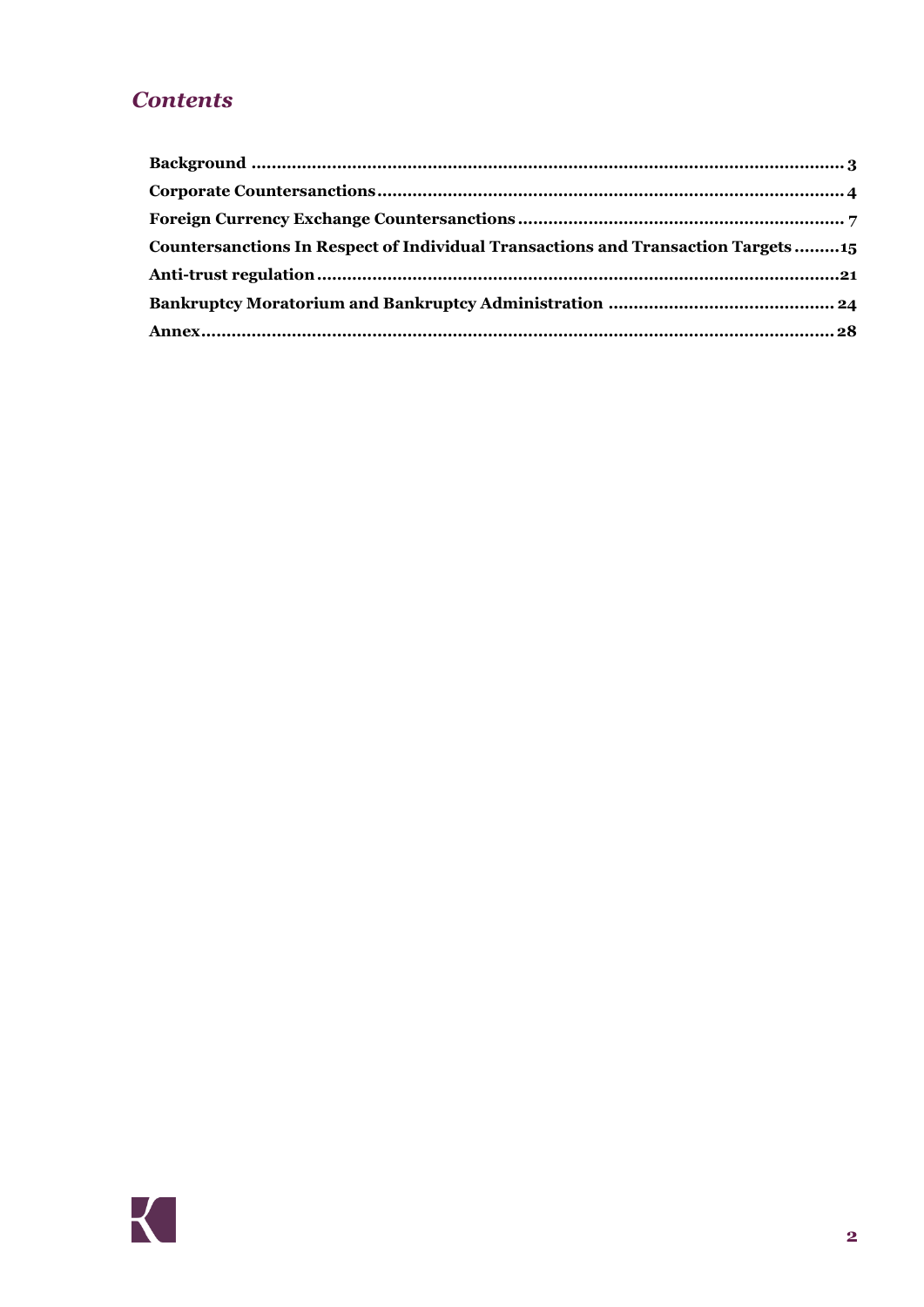# <span id="page-2-0"></span>*Background*

Measures (countermeasures) in response to unfriendly actions of foreign countries (the "**Countersanctions**") are generally introduced by a resolution of the President of the Russian Federation in accordance with the following Federal Laws: No. 281-FZ "On Special Economic and Coercive Measures" dated 30 December 2006; No. 390-FZ "On Security" dated 28 December 2010 and No. 127-FZ "On Measures (Countermeasures) in Response to Unfriendly Actions of the United States of America and Other Foreign States" dated 4 June 2018. Following the resolutions of the President of the Russian Federation, the Government of the Russian Federation adopts orders to specify the procedure to implement the Countersanctions.

Moreover, pursuant to Federal Law No. 86-FZ "On the Central Bank of the Russian Federation (Bank of Russia)" dated 10 July 2002, the Central Bank of Russia may use certain tools intended to enhance the financial market stability.

The main regulations of the above authorities as of the date indicated in this Overview are listed in the [Annex.](#page-27-0)

In addition, a number of laws were adopted to amend the applicable public procurement, antitrust, trade, foreign exchange regulation laws, the Criminal Code of the Russian Federation and the Code of Administrative Offenses of the Russian Federation.

Please note that the rule-making in the current situation is characterised by hastiness of the regulations adopted and results in imperfection of legal workmanship during their approval and publication and inconsistent responsibilities of different authorities. Some problems are further corrected by updates and information letters of state authorities and their officials.

This does not rule out issues of responsibilities of some authorities to adopt certain rules. For instance, very formally, the Government Commission on Monitoring Foreign Investment in the Russian Federation ("**Government Commission**") is not a foreign currency regulator and an "extract from the Minutes" of the Commission is not a proper form of a regulation. At the same time, the meeting of the Commission made some resolutions related to foreign currency regulation with a reference to Clause 16 of Resolution No. 295 (authorisation of transactions for the general public).

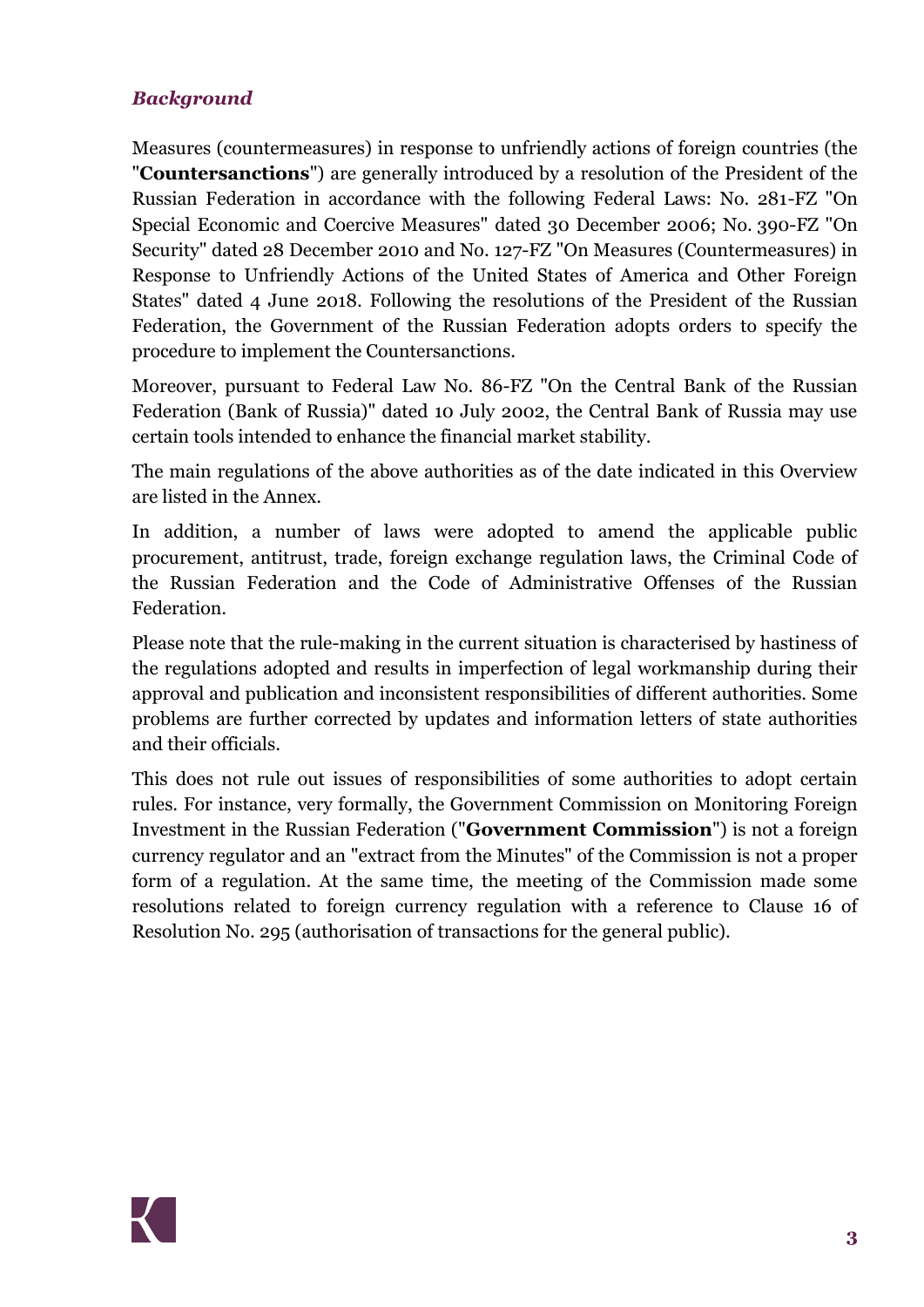### <span id="page-3-0"></span>*Corporate Countersanctions*

#### **1. Buyback Permission for PJSCs**

Executive Order No. 79 permitted public joint-stock companies to buy back their shares until 31 December 2022 for the purposes other than to reduce their number.

The permit is granted subject to a combination of conditions:

- 1) Shares are listed;
- 2) The weighted average share price decreased by at least 20% in any 3 months from 1 February 2022 compared to the price for 3 months starting from 1 January 2021;
- 3) The underlying stock market index decreased by at least 20% in any 3 months from 1 February 2022 compared to such value for 3 months starting from 1 January 2021;
- 4) Shares will be purchased through a bidding process based on public offers;
- 5) Shares will be purchased by a broker;
- 6) The Board of Directors of a PJSC has resolved to purchase the shares. The resolution may be undisclosed.

To confirm the above conditions are met, a PJSC shall send a notice with supporting documents to the Bank of Russia.

In general, Federal Law No. 208-FZ "On Joint Stock Companies" dated 26 December 1995 (the "**JSC Law**") has already provided for a buy back, but by resolution of the shareholders' meeting. The right to make such resolution could be granted to the Board of Directors in accordance with the Articles of Association. The JSC Law bans any buyback, if the total par value of outstanding shares is less than 90% of the authorised capital.

Executive Order No. 79 does not provide for a special procedure allowing to disregard the JSC Law, but instead provides only for prevalence over Clauses 4 (Requirements to Buyback and Share Payment Resolutions), 5 (Buyback Notification of Shareholders), 7 (Approval of Buyback Reports) and 8 (Application of Buyback Rules by Analogy at the Request of Shareholders), Article 72 of the JSC Law. Other requirements of the JSC Law are not directly superseded.

# **2. Distribution Restrictions**

On 28 February 2022, the Bank of Russia issued Order No. 018-34-3/1202, suspending the transfer of distributions by Russian issuers to foreign individuals and corporations. This restriction accordingly applies to dividend, coupon and other payments on securities held by Russian depositories.

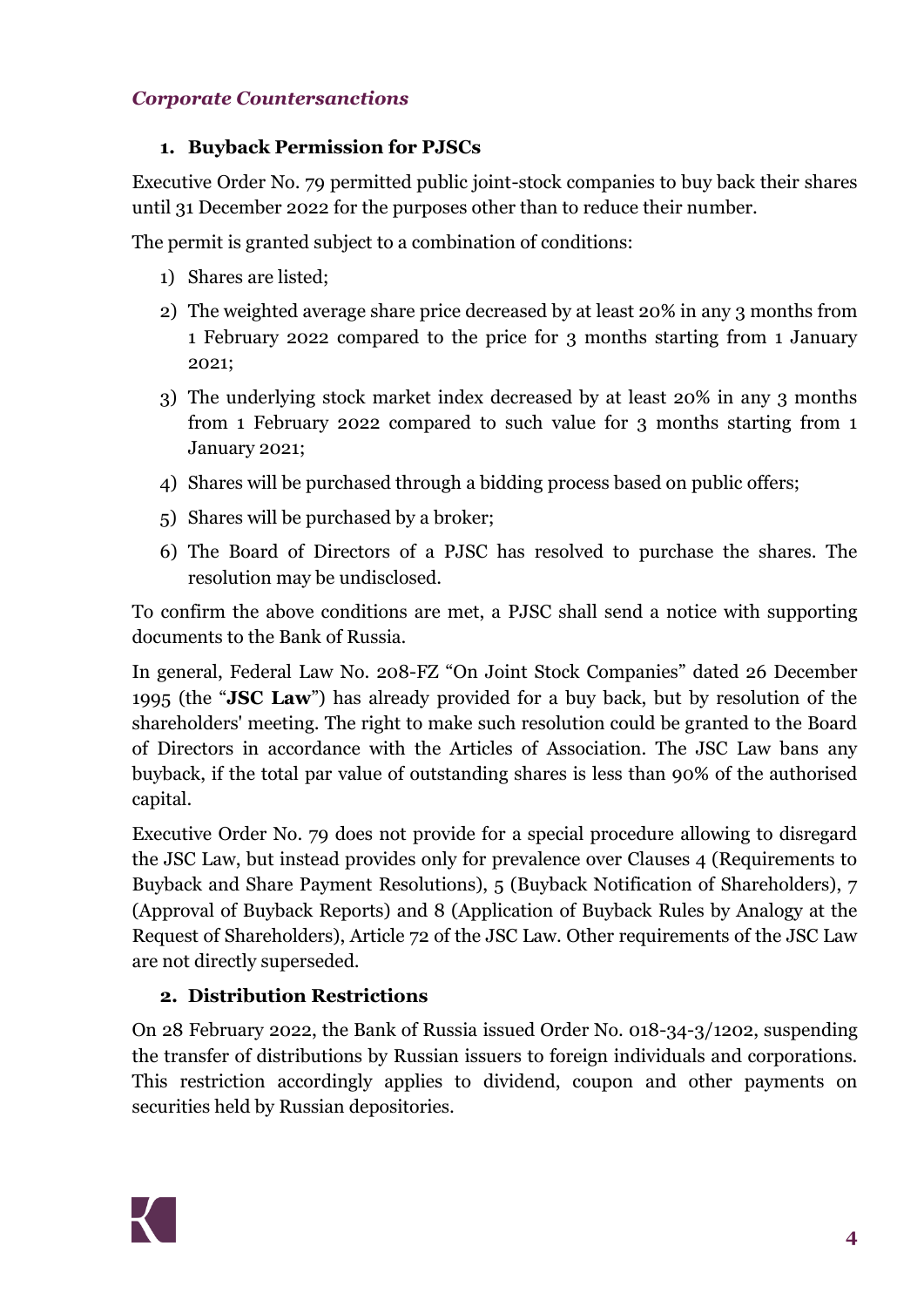This restriction was repealed by the Order of the CBR # 018-34-4/1468 dated 6 March **NEW** 2022 due to coming into force of Executive Orders of the President of the Russian Federation No. 81 dated 1 March 2022 and No. 95 dated 5 March 2022.

> In the Letter No. 28-4-1/2139 dated 21 April 2022 the CBR has clarified that distributions to persons from 'unfriendly countries' should be credited only to a "C"-type account. Other investors who have purchased securities before 1 March 2022 shall receive distributions to their bank accounts in the usual manner. This rule also applies to investors who have purchased securities after 1 March 2022 if they were not purchased from persons from 'unfriendly states'.

> In order to fulfil their obligations, Russian depositories are entitled to apply for opening "C"-type account or to open one if Russian depository is a credit institution.

**NEW** 

#### **3. Delisting of Russian issuers' depositary receipts traded abroad**

On 16 April 2022 Federal Law No. 114-FZ came into force. It introduces the obligation of Russian companies to delist their depositary receipts traded abroad.

The obligation to delist comes into force 10 days after the Federal Law No. 114-FZ is published. No later than 5 business days from the effective date companies will be required to take 'necessary and sufficient measures' to terminate their deposit agreements and report to the CBR within 5 working days after such measures are taken.

The decision on delisting shall be made by the general director of the Russian issuer. Delisting does not require prior consent of the board of directors or the general meeting of shareholders and cannot be challenged under Art. 174 of the Civil Code of the Russian Federation.

Delisting leads to termination of dividend payments and rights to vote on the general meeting of shareholders. Upon delisting, holders of depositary receipts should automatically receive the shares of Russian issuers. However, foreign investors may encounter practical difficulties with managing these shares due to restrictions on transactions with Russian securities imposed by sanctions. At the same time, dividends will be paid to those investors who received shares in the manner prescribed for unclaimed dividends, i.e. as a general rule, within 3 years from the date of the decision on payment.

On 16 April 2022 the Decree of the Government of the Russian Federation No. 672 was published (hereinafter referred to as the "**Resolution No. 672**"), according to which until 5 May 2022 the Russian issuer has the right to submit an application to the Ministry of Finance of the Russian Federation with a reasonable request to continue listing.

The decision on the preservation of listing will be made by the Sub-Commission of the Government Commission. The Sub-Commission of the Government Commission also has the authority to maintain listing ex officio.

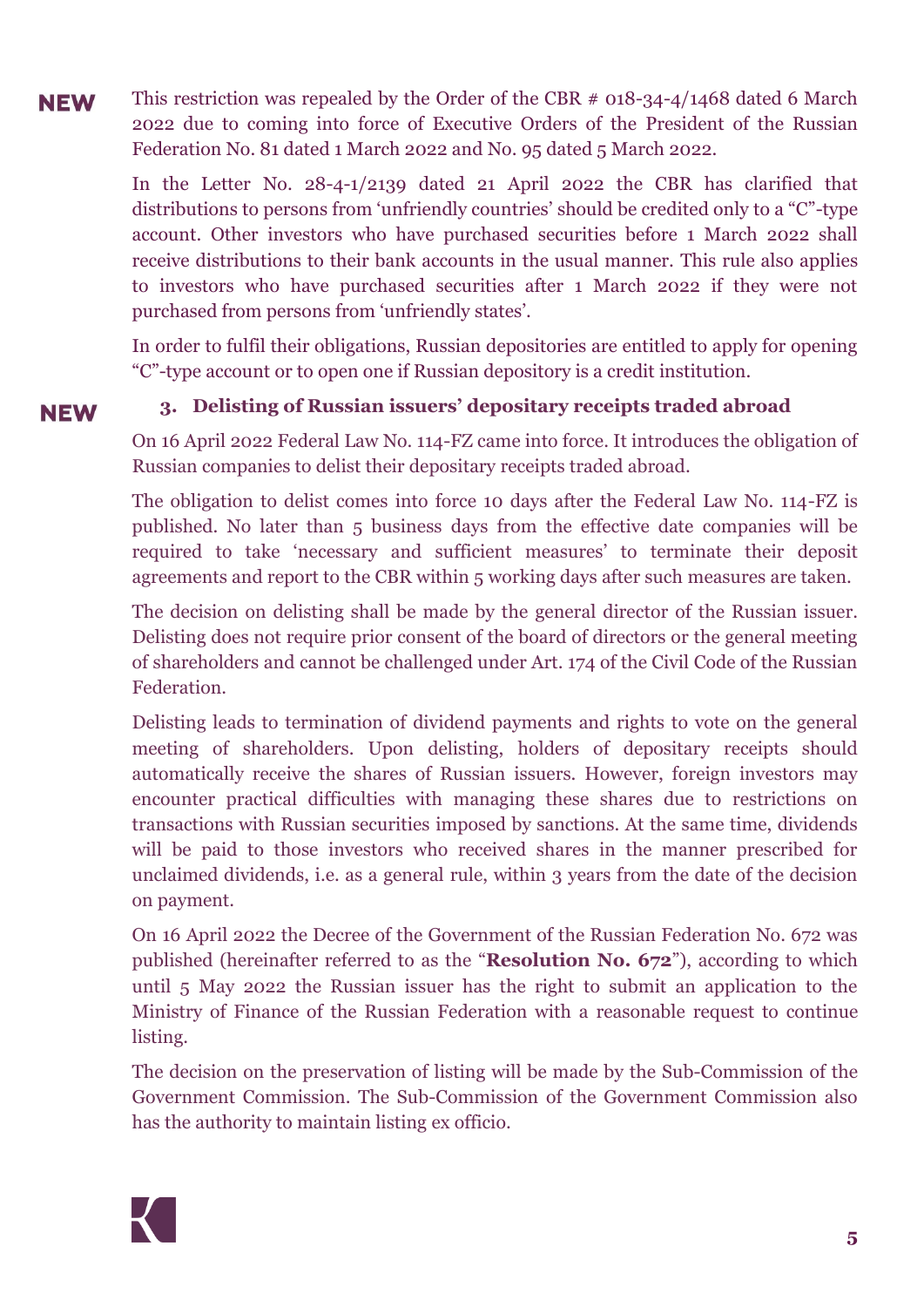#### **4. Draft Laws**

- 1) On 22 March 2022, Draft Law No. 92282-8 "On Amendments to Certain Laws of the Russian Federation" was submitted to the State Duma of the Russian Federation. It proposes to grant the right not to repay inter-company loans issued by foreign controlling persons to Russian JSCs. Instead, Russian JSCs will be able to issue additional shares for the lender with the par value exceeding 25% of the JSC's authorised capital.
- 2) On 26 April 2022 the Federation Council of the Russian Federation adopted the **NEW** Draft Law No. 1193544-7 according to which credit organizations are restricted from providing information on clients, their transactions, representatives and beneficiaries to the state authorities of foreign countries. Such information may only be provided in cases of cooperation with persons subject to foreign rules of taxation of foreign accounts.

The Draft Law establishes the obligation of credit organizations to notify the CBR of each request for information from foreign state authorities. At the same time, the CBR will be entitled to allow the necessary information to be provided on individual basis.



*Anton Samokhvalov*

Partner, Head of Corporate Practice [a.samokhvalov@kiaplaw.ru](mailto:a.samokhvalov@kiaplaw.ru)



*Roman Suslov* Senior Associate, Corporate Practice [r.suslov@kiaplaw.ru](mailto:r.suslov@kiaplaw.ru)

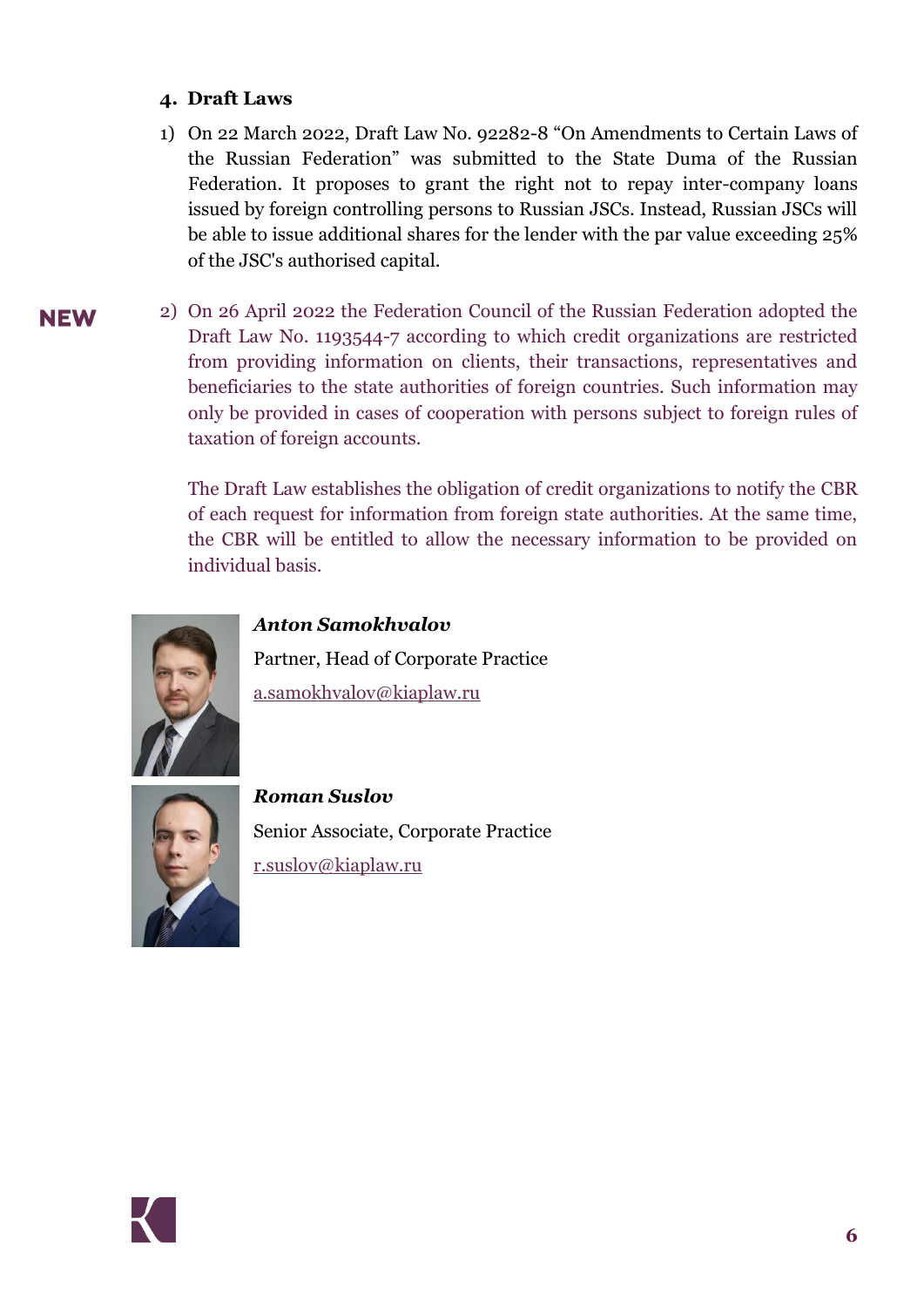#### <span id="page-6-0"></span>*Foreign Currency Exchange Countersanctions*

#### **1. Selling of FX Proceeds**

It is provided by Executive Order No. 79 of the President of the Russian Federation "On Special Economic Measures in Connection with the Hostile Actions of the United States and Affiliated Foreign States and International Institutions" dated 28 February 2022 ("**Executive Order No. 79**").

If a person is:

- 1) a currency resident of Russia;
- 2) a creditor under foreign trade transactions (sale of works, services, and intellectual property to non-residents) (the "**Foreign Trade Contracts**"). It is emphasised that the requirements apply to all Foreign Trade Contracts, even those that have not yet been registered by the bank;
- 3) receives foreign exchange proceeds from Foreign Trade Contracts,

then it must sell 80% of foreign exchange proceeds credited to Russian bank accounts from 1 January 2022. Such "surrender" should have occurred no later than 3 business days from the effective date of Executive Order No. 79.

From 28 February 2022, such residents must continue selling 80% of their foreign exchange proceeds from Foreign Trade Contracts credited to their Russian bank accounts. It shall occur no later than 3 business days from the date of crediting the foreign currency. Resolution of the Government of the Russian Federation of 26 March 2022 No. 476 (hereinafter referred to as the "**Resolution No. 476**") established that for compulsory sale of exchange proceeds in the amount other than provided for in Executive Order No. 79, the permission of the Government Commission is required.

On 19 April 2022 the deadline for the sale of exchange proceeds was increased from 3 to 60 business days for exporters on non-resource non-energy market.

On 21 April 2022 this change of deadline was extended to all exporters on any market – now, all exporters have 60 business days to carry out the compulsory sale of proceeds credited from 19 April 2022. This rule is valid until 1 September 2022 and may be prolonged by the CBR.

The procedure for selling foreign exchange proceeds is explained by the Bank of Russia at its website: [https://cbr.ru/explan/support\\_measures\\_fin/.](https://cbr.ru/explan/support_measures_fin/) In particular, it is indicated that the 80% share shall be independently calculated by the resident, special requirements to the offer rate are not provided and the foreign currency may be sold in instalments, while the key point is to meet the deadline.

**NEW** The CBR has published the Explanatory Note No. 3-OP of 04 April 2022 (hereinafter referred to as the "**Explanatory Note No. 3-OP**"), according to which compulsory sale covers all foreign currencies and applies to individual entrepreneurs and private practices.

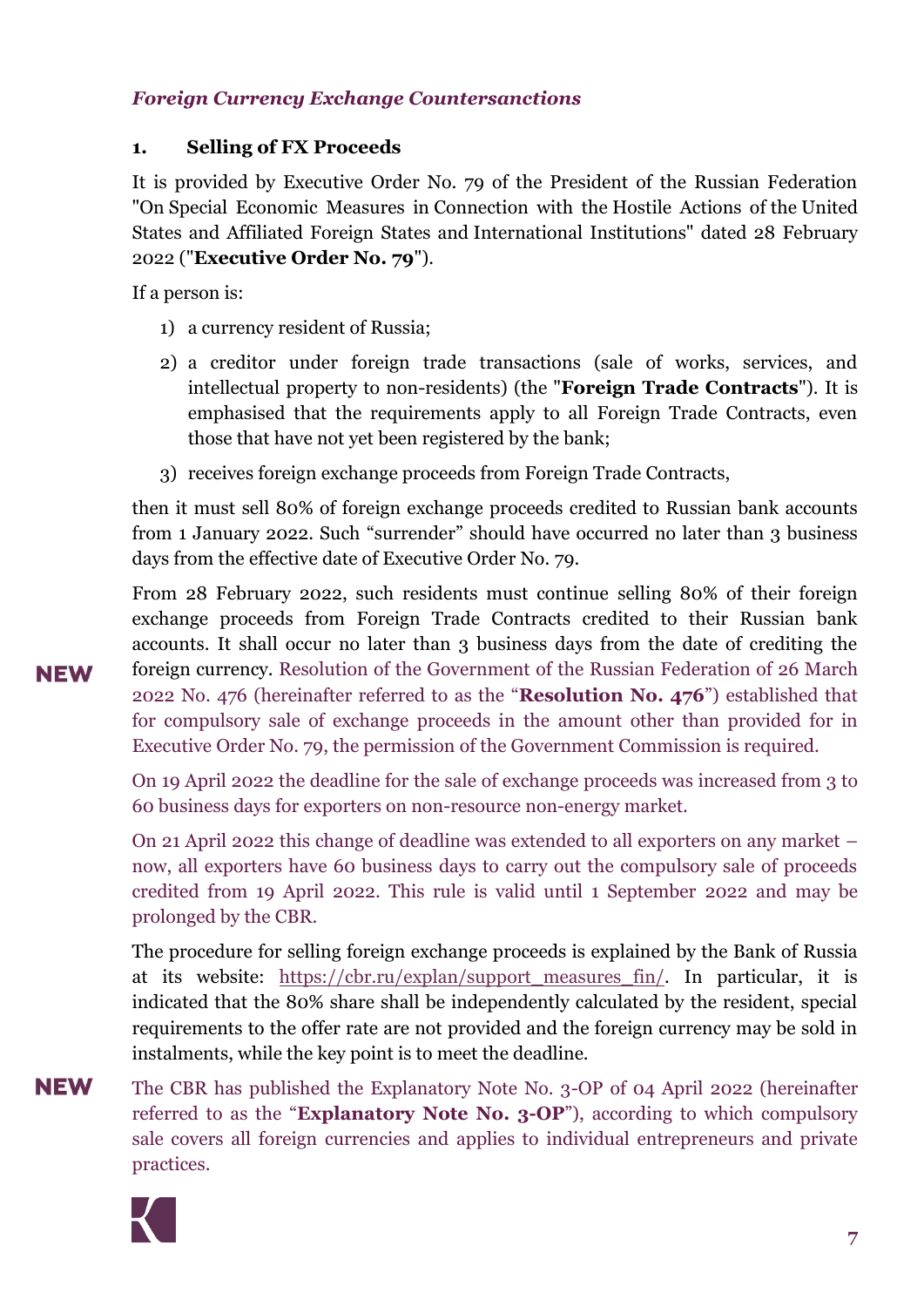Explanatory Note No. 3-OP also indicates that the sale of foreign exchange proceeds can be carried out in any legitimate way, including sale via banks or organized auctions.

According to the Explanatory Note of the CBR No. 4-ОР of 16 April 2022 (hereinafter referred to as the "**Explanatory Note No. 4-OP**") the amount of foreign exchange proceeds for sale can be reduced by expenses related to performance of Foreign Trade Contracts. Here are some examples of such expenses:

- 1) Payment for transportation, insurance and freight forwarding;
- 2) Payment of customs duties and fees;
- 3) Payment for services related to the purchase of fuels and lubricants, foodstuffs, other goods to ensure the operation and maintenance of vehicles en route or in the points of intermediate stops / parking, as well as payments for the repair of such vehicles outside Russia;
- 4) Payment for international telecommunication services (including roaming).

# **2. Restriction of FX Transactions Regardless of the Currency**

Executive Order No. 126 of the President of the Russian Federation "On Additional Temporary Foreign Exchange Regulation Measures to Ensure Financial Stability of the Russian Federation" dated 18 March 2022 ("**Executive Order No. 126**") vested the Board of Directors of the Bank of Russia with the authority to determine the threshold amount of the following transactions:

- 1) Transfers of advance payments by residents to non-residents under contracts from the list determined by the CBR. An exception is provided for Russian individuals, credit institutions and VEB.RF;
- 2) Fund transfers from Russian bank accounts:
	- from accounts of corporations registered in unfriendly countries to accounts of non-residents from other countries;
	- from accounts of non-residents from other countries to foreign accounts in unfriendly countries;
- 3) Transfers (without opening an account), including e-money, by:
	- corporations registered in unfriendly countries to non-residents from other countries;
	- non-residents from other countries to financial institutions in unfriendly countries.

Please note that the key criterion in these restrictions is registration in an unfriendly country, but not relations with the relevant territory as provided by Executive Order No. 81. However, it cannot be ruled out that this criterion will be tightened in subsequent regulations of the President or the CBR.

On 25 March 2022, the Board of Directors of the CBR published a resolution on the limits and types of transactions referred to in Executive Order No. 126:

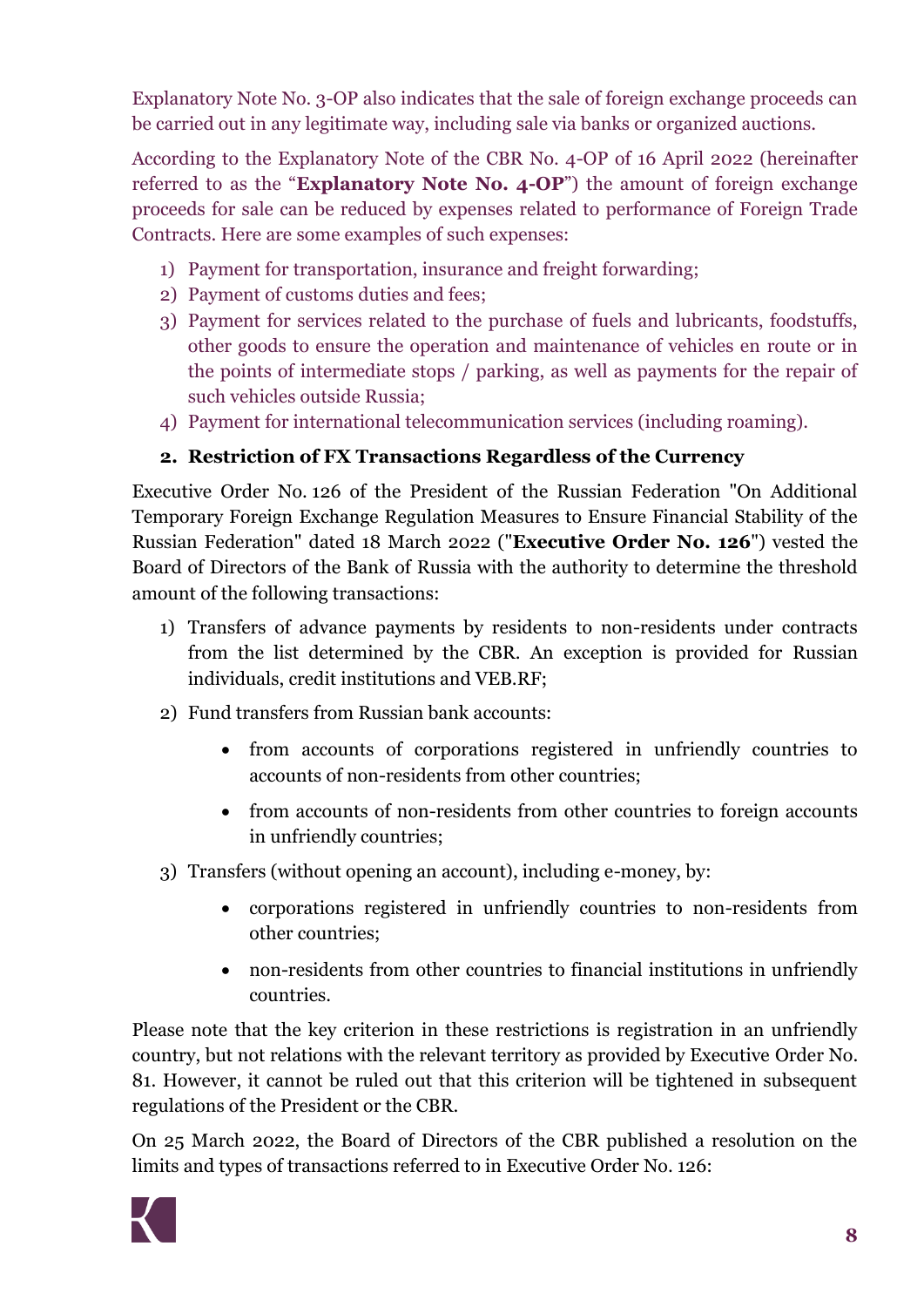- 1) for contracts related to services, performance of work, transfer of information and IP assets by non-residents to residents, the advance payment (prepayment) threshold is 30% of the transaction price. The transaction price is determined at the exchange rates set by the CBR as of the execution date of the advance transfer order. If the advance payment amount exceeds 30%, it will require permission of the Government Commission;
- 2) the 30% threshold does not apply to:
	- contracts for the purchase or provision of services by a non-resident in relation to fuels and lubricants, food, inventory and supplies and other goods used to operate and maintain vehicles en route or at intermediate destinations;
	- contracts for the provision of financial services by non-residents (including insurance and reinsurance);
	- contracts for the provision of services by non-residents for the international, transit transportation of goods (cargo), empty wagons, services for the provision of rolling stock for transportation, freight forwarding and logistics services, as well as contracts providing for payment by residents of the costs of organizing such transportation – *this exclusion was introduced by the decision of the Board of Directors of the CBR on 01 April 2022*;
		- contracts for the provision of services, works, transfer of information, intellectual property by non-residents, if the value of such contracts does not exceed 15 thousand USD at the exchange rate set by the CBR on the date of conclusion of the contract (or on the date of changes in the value of the contract) – *this exclusion was introduced by the decision of the Board of Directors of the CBR on 01 April 2022*;
		- Contracts for the provision of tourism services and other related services by non-residents – *this exclusion was introduced by the decision of the Board of Directors of the CBR on 15 April 2022*;
		- Contracts for the provision of services related to organization of international exhibitions and fairs, congresses, business missions by nonresidents from 'unfriendly states'; contracts for the provision of such services by non-residents from 'unfriendly states' in countries that have not committed 'unfriendly' acts towards Russia – *this exclusion was introduced by the decision of the Board of Directors of the CBR on 15 April 2022*;
		- Contracts for repair, installation and dismantling services provided by non-residents outside Russia – *this exclusion was introduced by the decision of the Board of Directors of the CBR on 15 April 2022*;

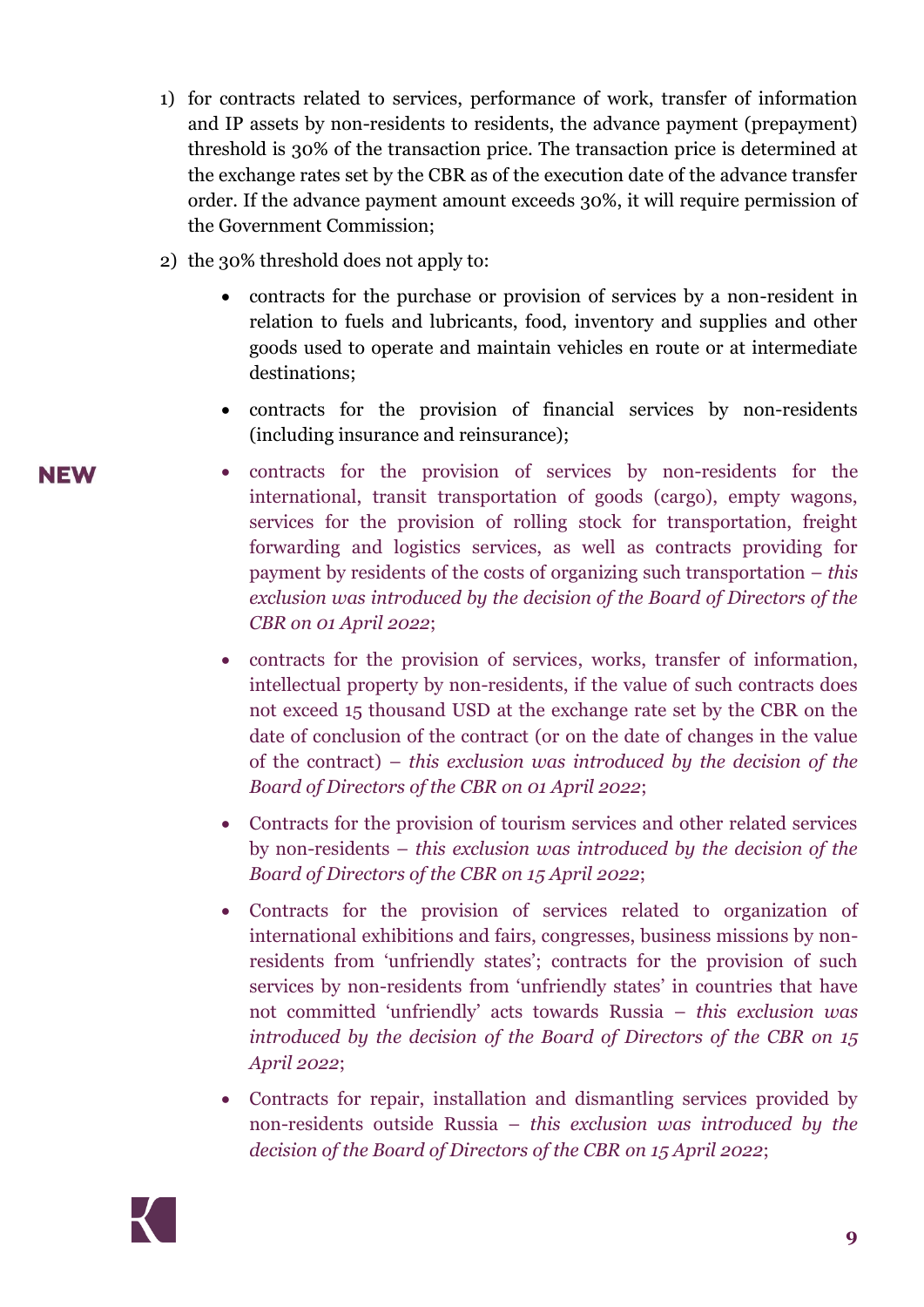Contracts for the provision of services related to the maintenance and operation (including utility maintenance) of systems, equipment, premises, buildings and structures by non-residents – *this exclusion was introduced by the decision of the Board of Directors of the CBR on 15 April, 2022*.

Executive Order No. 126 prohibits the following transactions by residents until 31 December 2022 without a permit issued by the CBR:

- 1) Contributions to non-resident authorised (share) capitals or mutual funds;
- 2) Contribution to a non-resident under a partnership agreement with capital investments (joint venture agreement).

The procedure for issuing such permits was determined by the Resolution of the Board of Directors of the CBR published on 25 March 2022.The CBR may determine the essential conditions of the permit, its validity term and period, suspend or terminate such permit by notifying the resident and the authorised bank at least 2 business days in advance.

#### <span id="page-9-0"></span>**3. Restrictions on FX Transactions**

From 1 March 2022, Executive Order No. 79 prohibits foreign currency residents<sup>1</sup> of Russia to:

- 1) lend foreign currency to non-residents;
- 2) credit foreign currency to foreign bank accounts;
- 3) transfer funds using foreign electronic payment facilities (e.g. bank cards).

However, the amount of foreign currency received by residents to Russian bank accounts is not limited, including under loan agreements. For instance, a Russian resident account may be credited with principal amount, interest and penalties from a non-resident debtor. Also, performance of financial obligations in foreign currency by residents to non-resident suppliers of goods (works, services) is not restricted.

As indicated in the Explanatory Note No. 3-OP, the provisions of Executive Order No. 79 on the prohibition of crediting currency to foreign bank accounts, as well as on the compulsory sale of foreign exchange proceeds apply to all Foreign Trade Contracts. The CBR systematically interpreted these regulations in such a way that it prohibited crediting funds to foreign accounts as well as receiving them. The ban extended even to those cases that were previously explicitly permitted by the Federal Law "On Currency Regulation". For example, the ban extended on Foreign Trade Contracts excluded from the requirements for repatriation. Hence, all revenue must be credited to accounts in authorized banks for its further compulsory sale. Crediting to foreign accounts is

**NEW** 

 $\overline{a}$ <sup>1</sup> In the Letter of 08 April 2022 No. 12-4-ОГ/6717 the CBR has clarified that the Executive order No. 79 extends to Russian citizens residing outside of Russia for more than 183 days

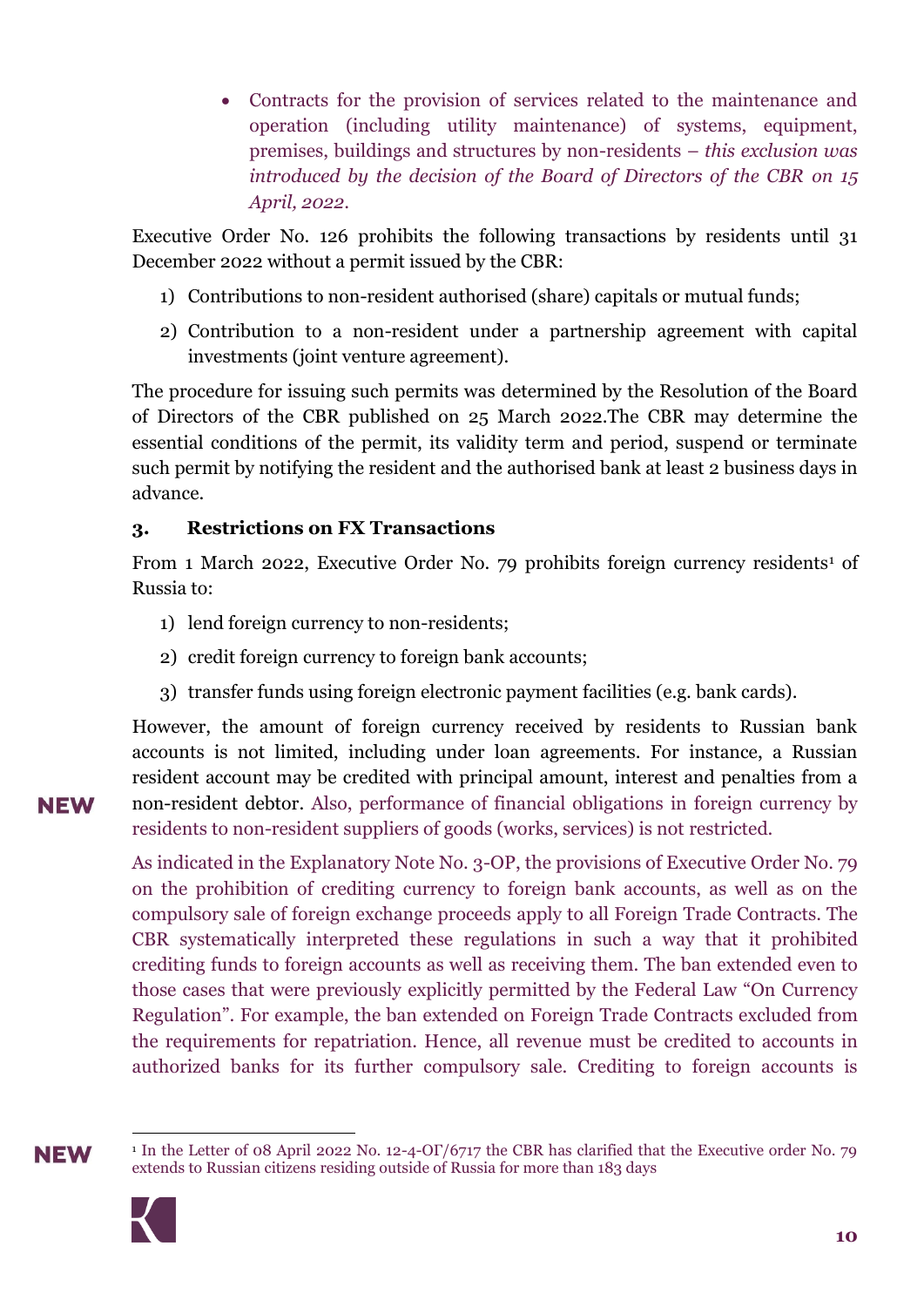allowed only in cases of offsetting according to the paragraphs 2, 4, 5, 7, 9, 11 and 13 of Part 2 of Article 19 of the Federal Law "On Currency Regulation".

In addition, the Government Commission made exceptions to the ban on crediting foreign currency to foreign accounts2:

- 1) They mainly apply to individuals (wages, rents, coupons and dividends from nonresidents; transfers between foreign accounts previously disclosed to tax authorities). The exception for corporations is related to financing of foreign branches and representative offices. Such transactions may be performed to the extent similar to that of the previous year.
- 2) Executive Order No. 126 provides for an exception to such restrictions. It is permitted to transfer foreign currency to foreign accounts of representative offices and branches of residents and their employees and official representative offices of Russia and its authorities.
- 3) According to Explanatory Note No. 4-ОР, the current ban on crediting foreign currency to foreign bank accounts by residents does not apply if a resident credits rubles to a ruble account in a foreign bank and then converts them into foreign currency. Residents are allowed to subsequently transfer the converted currency to foreign accounts in foreign banks.

In addition, the Board of Directors of the Bank of Russia was authorised to determine the threshold amount of FX purchase transactions made by non-residents in the Russian domestic market. In its Resolution published on 25 March 2022, the amount was set at 0 USD or other foreign currency. In fact, this means that corporations will not be able to buy currency in Russia. The special wording of this rule is caused by the fact that Executive Order No. 126 authorised the Board of Directors of the CBR to determine the amount of transactions, but did not authorise it to ban such transactions. In this Resolution, we see that the Board of Directors of the CBR actually banned the purchase of foreign currency.

#### <span id="page-10-0"></span>**4. Restrictions on RUB Transactions**

Executive Order No. 81 of the President of the Russian Federation "On Additional Temporary Economic Measures to Ensure Financial Stability of the Russian Federation" dated 1 March 2022 ("**Executive Order No. 81**") introduced additional restrictions for residents of unfriendly countries.<sup>3</sup> Representatives of unfriendly countries are any persons associated therewith, including by:

1) nationality;

<sup>3</sup> Resolution No. 430-r of the Government of the Russian Federation "On Approval of the List of Foreign Countries and Territories Committing Unfriendly Actions Towards the Russian Federation, Russian Legal Entities and Individuals" dated 5 March 2022: Australia, Albania, Andorra, United Kingdom (including Jersey, Anguilla, British Virgin Islands, Gibraltar), EU Member States, Iceland, Canada, Liechtenstein, Micronesia, Monaco, New Zealand, Norway, Republic of Korea, San Marino, North Macedonia, Singapore, USA, Taiwan (China), Ukraine, Montenegro, Switzerland, and Japan.



**<sup>.</sup>** <sup>2</sup> Extract from Minutes No. 7 of the Sub-Commission of the Government Commission on Monitoring Foreign Investment in the Russian Federation dated 10 March 2022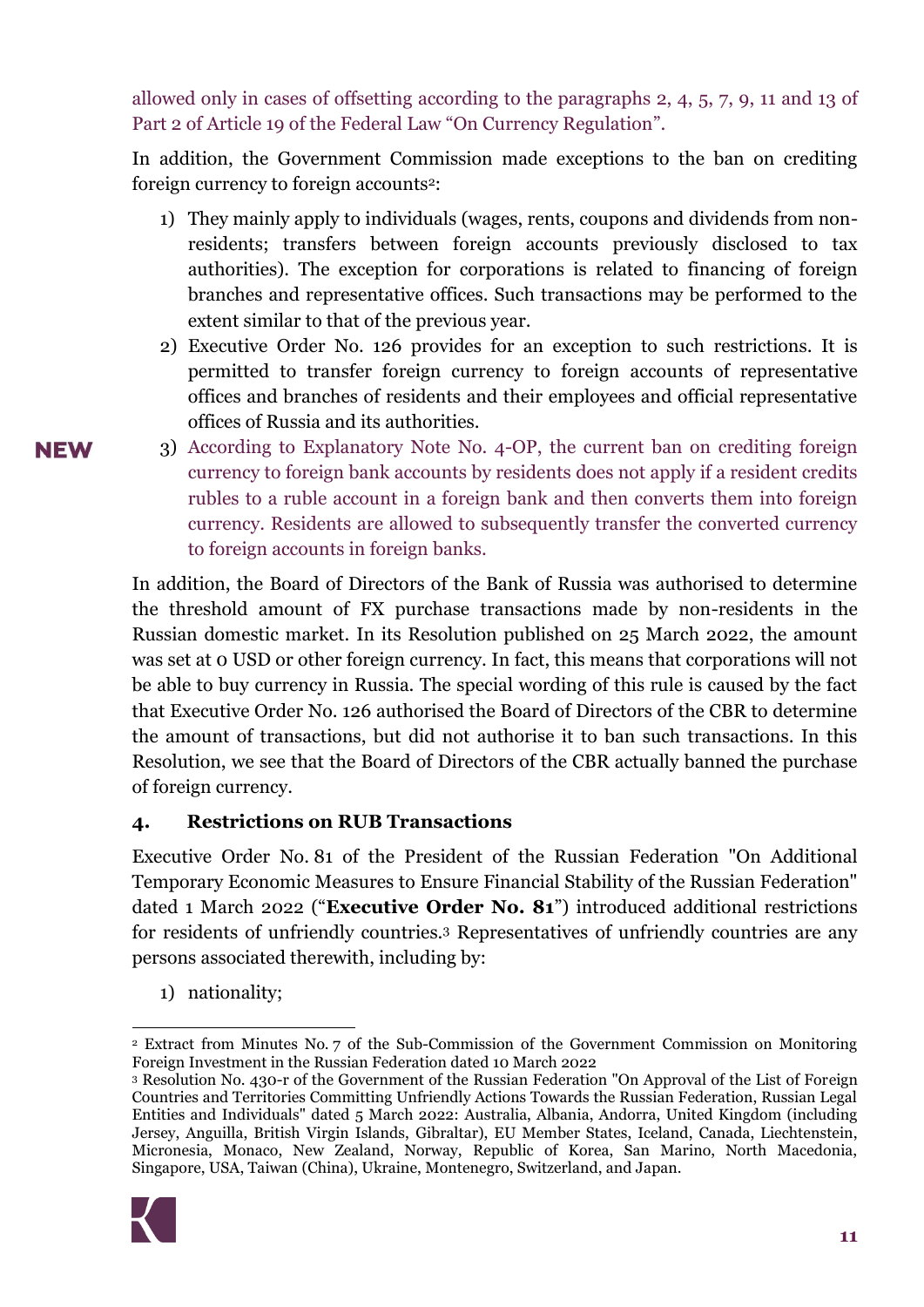- 2) place of registration;
- 3) principal place of business;
- 4) principal place of profit generation;
- 5) control by such persons.

The last of these criteria means that Russian subsidiaries of foreign companies or beneficiaries holding passports of unfriendly jurisdictions may themselves be recognised as representatives of unfriendly countries. As such, they may be subject to all relevant restrictions.

Persons who meet all requirements below will not be considered representatives of unfriendly countries:

- 1) they are controlled by Russian corporations or individuals;
- 2) such control is disclosed to Russian tax authorities (i.e. they are CFCs).

Executive Order No. 81 prohibits foreign currency residents of Russia to grant RUB loans (credits) to representatives of unfriendly countries from 2 March 2022. According to Executive Order No. 126, exceptions include loans and credits to Russian residents controlled by persons from unfriendly countries.

Any currency transactions listed in Paragraphs [3a](#page-9-0)nd [4](#page-10-0) may be performed if permitted by the Government Commission. The permit is issued in accordance with Resolution No. 295 of the Government of the Russian Federation dated 6 March 2022.

# **5. Performance of FX Liabilities**

Executive Order No. 95 of the President of the Russian Federation dated 5 March 2022 ("**Executive Order No. 95**") provided for a special procedure to pay foreign exchange liabilities to foreign creditors by residents (debtors) under:

- 1) credit agreements;
- 2) loan agreements;
- 3) financial instruments (i.e. securities and derivatives).

The procedure applies solely to liabilities exceeding RUB 10 million per month (or their foreign currency equivalent at the Bank of Russia's exchange rate as of the first day of each month).

Several methods of performing the RUB liabilities have been determined. For these purposes, a resident may open a "C" type Russian bank account on behalf of a foreign creditor maintained under the Resolution of the Board of Directors of the Bank of Russia dated 8 March 2022. The liabilities may be paid at the CBR's exchange rate as of the payment date. In the future, the creditor will be able to apply for the use of these funds under the procedure to be developed by the CBR and the Ministry of Finance of Russia.

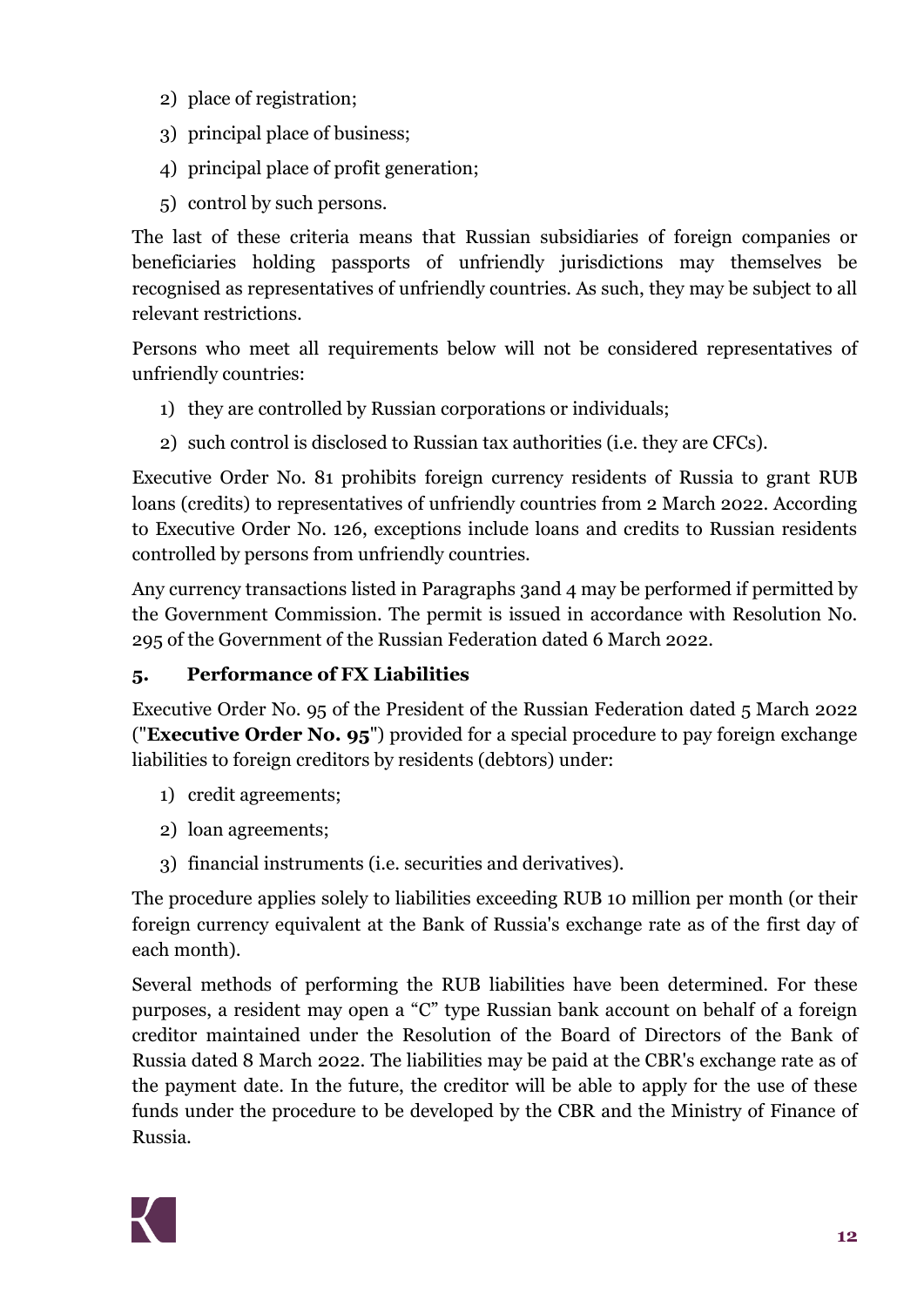Unfortunately, the imperfect legal drafting of Executive Order No. 95 (in terms of the correlation of Clause 1.3 and Paragraph "a", Clause 6) does not allow to establish whether it applies to all foreign creditors or to creditors from unfriendly countries only. However, in its explanation dated 6 March 2022 [https://www.cbr.ru/press/event/?id=12736,](https://www.cbr.ru/press/event/?id=12736) the CBR proceeds from the assumption that the procedure may be applied to all foreign creditors.

According to Explanatory Note No. 03-OP, performance in the manner prescribed by **NEW** Executive Order No. 95 cannot be considered a violation of contractual obligations or an event of default (and cannot trigger the condition of cross-default) under Russian law, even if it would be considered an event of default by foreign creditors.

> Executive Order No. 126 provided a special procedure to pay liabilities on foreign currency bank accounts (deposits) opened with banks subject to sanctions valid until 1 September 2022. The liabilities of such banks to residents are recognised as duly aid, if they are paid in the RUB equivalent at the exchange rate set by the CBR as of the payment date.

#### **6. FX Cash Turnover**

The Bank of Russia has introduced some restrictions related to payments and foreign currency trading:

- 1) Corporations and sole proprietors may withdraw no more than 5,000 USD, JPY, GBP or EUR and only to pay foreign travel expenses until 10 September 20224;
- 2) Individuals may withdraw no more than USD 10,000 from their FX accounts (deposits) until 9 September 20225. Cash in excess of such amount may be withdrawn from old accounts (deposits) and new accounts (deposits) in RUB only. From 11 April 2022 individuals may withdraw currency in both USD and EUR, if they have not chosen the established limit<sup>6</sup>;
- 3) Restrictions on the transfer of amounts exceeding USD 10,000 from Russia7. Resident individuals may not transfer amounts exceeding USD 5,000 from Russia without a bank account<sup>8</sup>. The restriction also applies to non-residents from 'friendly' countries and non-residents from any country working in Russia under employment or civil contracts;
- 4) Transfers abroad from bank and brokerage accounts of persons from countries supporting sanctions have been suspended for 6 months (i.e. until October 2022).

From 18 April 2022 banks are allowed to sell citizens the cash currency that has been received at cash desks since 09 April, 2022.

<sup>8</sup> Information Letter No. IN-019-12/27 of the Bank of Russia dated 5 March 2022



**<sup>.</sup>** <sup>4</sup> https://www.cbr.ru/press/event/?id=12749

<sup>5</sup> https://www.cbr.ru/press/event/?id=12738

<sup>6</sup> Information of the CBR of 08 April 2022

<sup>7</sup> Information of the CBR of 01 April 2022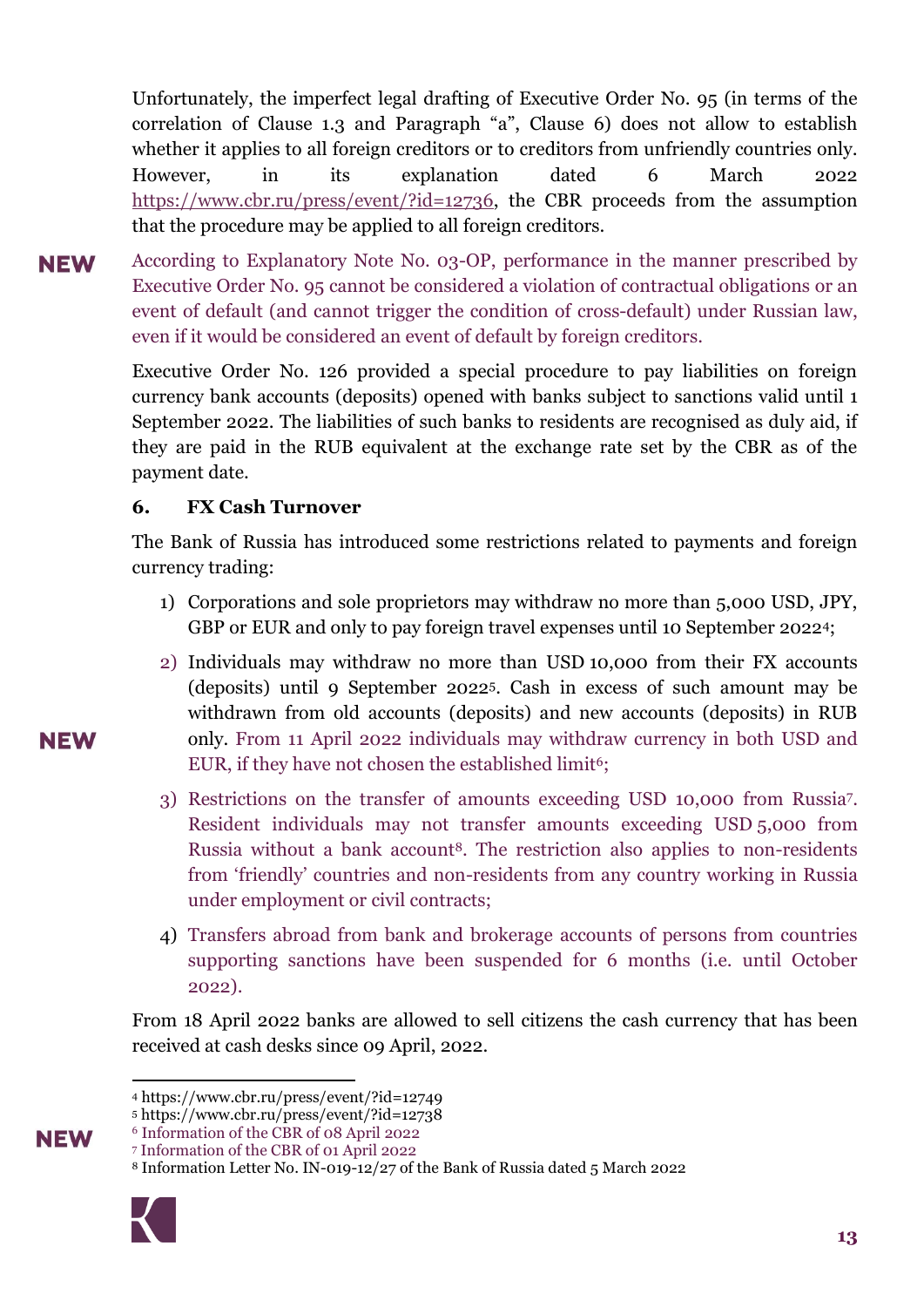# *Roman Suslov*



Senior Associate, Corporate Practice [r.suslov@kiaplaw.ru](mailto:r.suslov@kiaplaw.ru)

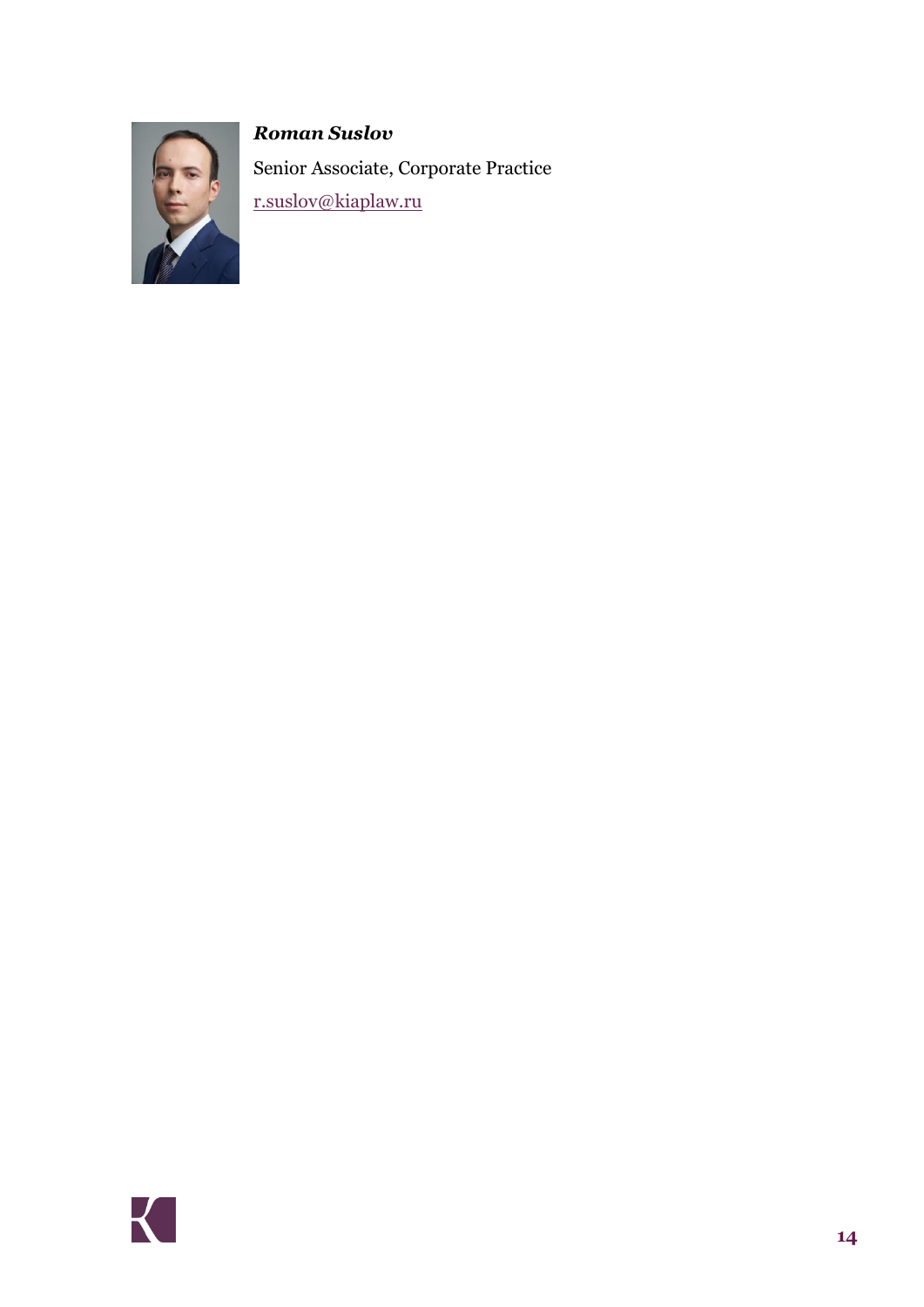# <span id="page-14-0"></span>*Countersanctions In Respect of Individual Transactions and Transaction Targets*

# **1. Restrictions to Sell Securities**

Executive Order No. 81 prohibited foreign currency residents of Russia from dealing with securities resulting in grants of ownership titles to securities with representatives of unfriendly countries from 2 March 2022. However, in Explanations No. 2-OR dated 18 March 2022, the CBR emphasised that this rule applies to both securities purchase and sale transactions.

- **NEW** On 19 April 2022 Extract from the minutes of the meeting of the Sub-Committee of the Government Commission dated 11 April 2022 No.30 was published. According to it, Russian financial organizations controlled by persons from 'unfriendly countries' are allowed to sell and purchase securities and real estate from Russian residents:
	- 1) on their behalf and at their expense, as well as
	- 2) on their behalf and at the expense of clients not connected to 'unfriendly countries'.

It is noteworthy that Executive Order No. 81 does not directly limit the range of securities subject to restrictions. As such, it is unclear whether they apply either to domestic or external securities, either issue grade securities or non-issue grade securities, etc. In this regard, the situation has been, to some extent, simplified by above Explanations No. 2-OR as they indicated that the restrictions did not apply to securities registered with foreign depositories, provided that the relevant account information is disclosed to the Russian tax authorities.

Executive Order No. 81 does not restrict the sale of shares in limited liability companies to non-residents as they are not regarded as securities. Letter No. 1176/03-16-3 of the Federal Notary Chamber dated 2 March 2022 also emphasises that there are no such restrictions. However, many notaries actually tend to have additional questions about the transaction structure in terms of compliance with Countersanctions, even if they are made solely in relation to LLCs.

According to Information Letter of the Bank of Russia dated 23 March 2022, it has introduced a moratorium on delisting of shares of foreign issuers and depository receipts certifying titles to such shares, if such securities are delisted from a foreign exchange, expiring on 1 January 2023.

#### **2. Export and Import Regulations**

Executive Order No. 100 of the President of the Russian Federation dated 8 March 2022 provided for a possible ban on and restricted exports and/or imports of products and/or raw materials for business purposes.

The lists of relevant goods are approved of by individual Resolutions of the Government of Russia, and the most important ones are Resolution No. 311 (in respect of all

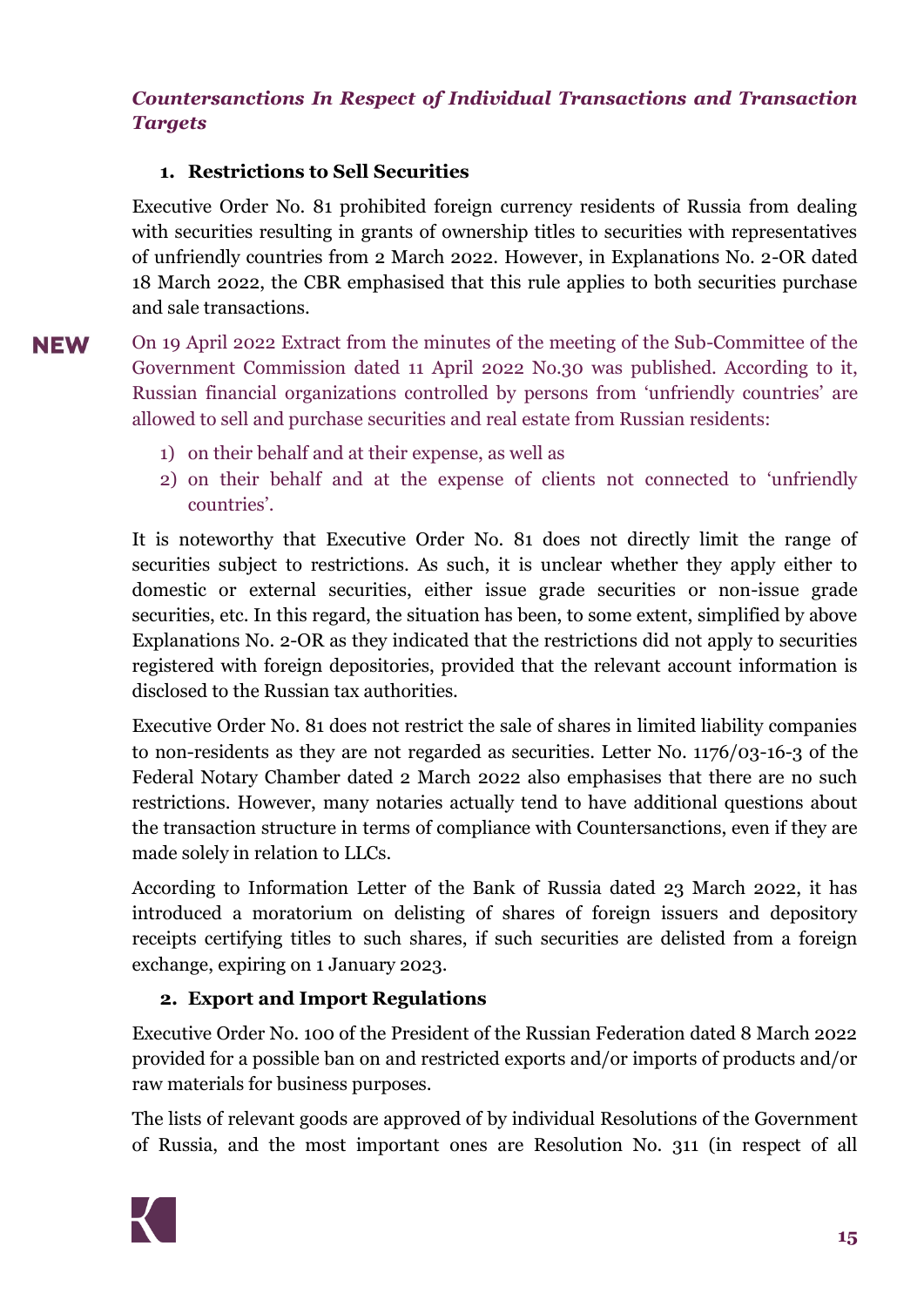countries, excluding the EAEU, the Republic of Abkhazia and the Republic of South Ossetia), Resolution No. 312 (in respect of the EAEU, the Republic of Abkhazia and the Republic of South Ossetia) and Resolution No. 313 (in respect of unfriendly countries).

The above restrictions are valid until 31 December 2022, but there are a number of exceptions to the general ban, the applicability of which may be assessed based on specific circumstances. For example, exceptions are provided for through shipments.

In addition, certain restrictions on the circulation of goods are provided for by the Government of Russia within its own competence (e.g. Resolution No. 302 in relation to medical devices) and ministries on matters related to their activities.

Several Russian government agencies have published the requirements for issuing **NEW** permits for different types of export. For instance:

- 1) The requirements for issuing permits for the export of laboratory, mining, exploration, geophysical equipment and parts thereof is established by Order of the Ministry of Natural Resources of the Russian Federation No. 185 dated 14 March 2022 (registered with the Ministry of Justice of Russia on 28 March 2022 No. 67950);
- 2) The requirements for issuing permits for the export of certain types of medical goods is established by Order of Roszdravnadzor No. 2075 dated 22 March 2022 (registered with the Ministry of Justice of the Russian Federation on 29 March 2022, 67963);
- 3) The requirements for issuing permits for the export of certain types of vehicles, their parts and components is established by Order of the Ministry of Transport of the Russian Federation No. 99 dated 24 March 2022 (registered with the Ministry of Justice of the Russian Federation on 29 March 2022 No. 67971);
- 4) The requirements for issuing permits for the export of certain types of telecommunications equipment, parts and materials is established by Order No. 214 of the Ministry of Digital Development, Communications and Mass Communications of Russia dated 18 March 2022 (registered with the Ministry of Justice of Russia on 30 March 2022, No. 67973).

The Federal Law No. 46-FZ as of 08 March authorized the Government with powers to permit "parallel import", i.e. import of the goods in Russia without permission of the IPright holders, if such goods are in circulation abroad (it was prohibited in Russia generally). On 29 March the Government authorized the Ministry for Industry and Trade to determine list of goods which are permitted for parallel import. At the moment the explicit list of such goods is ready but not yet registered with the ministry of Justice or published9.



 $\overline{a}$ <sup>9</sup> Unofficial enumeration of some of the goods for parallel import is available at https://rg.ru/2022/04/23/minpromtorg-opredelil-tovary-dlia-parallelnogo-importa.html

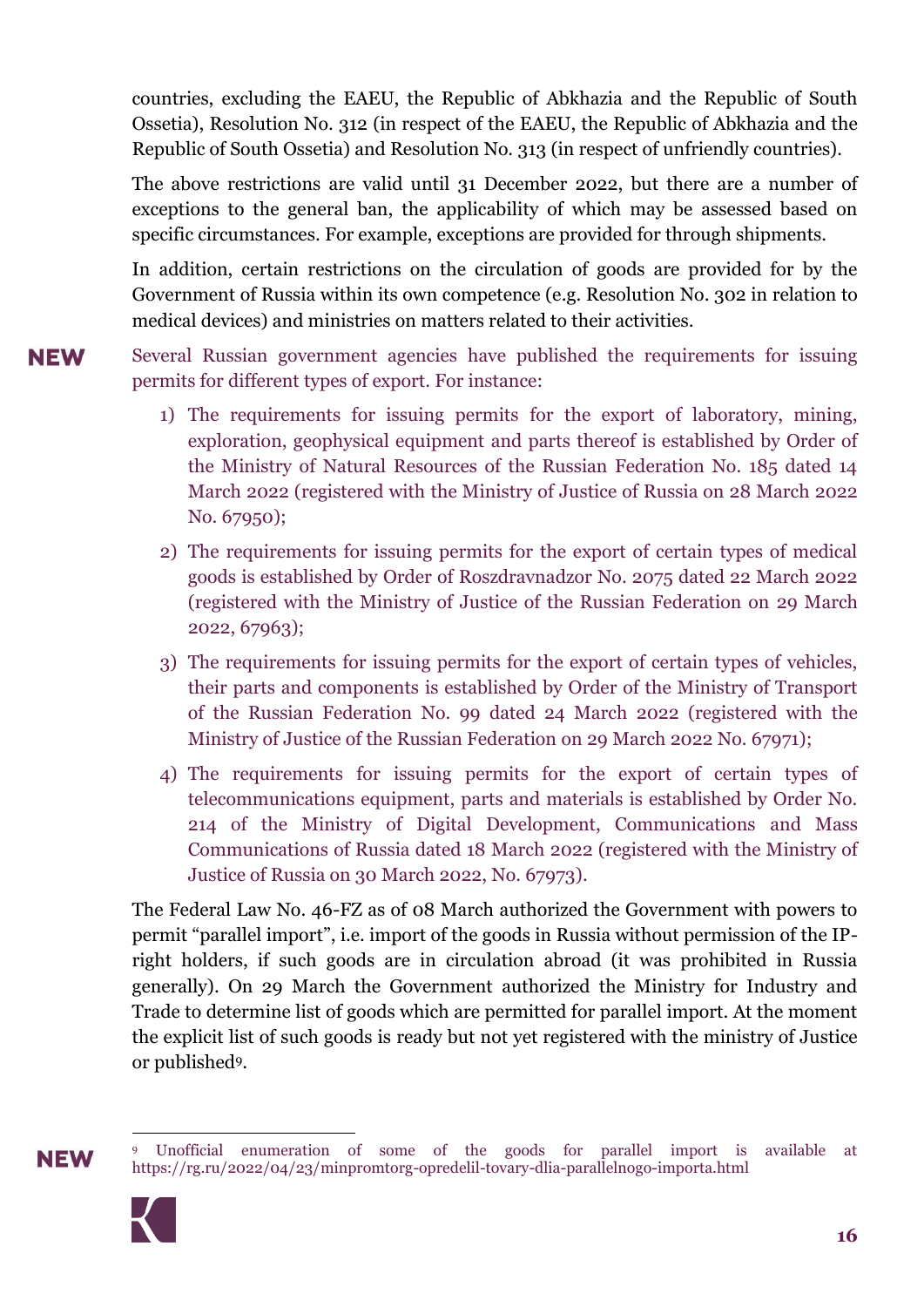# **3. Anti-Money Laundering**

Information Letter No. 019-12/1796 of the Central Bank of Russia dated 16 March 2022 sets forth several recommendations for credit institutions. In particular, they should pay more attention to the following:

- 1) transactions aimed at evasion restrictions stipulated by Presidential Executive Orders Nos. 79, 81 and 95;
- 2) transactions aimed at evasion of currency restrictions, restrictions on withdrawal of assets by non-resident entities (residents of "unfriendly countries");
- 3) "non-standard customer behaviour", "transactional anomalies", changes of consumer and investment spending patterns.

As an example of "non-standard behaviour", the above Information Letter cites an increased amount and the repeatability of transactions related to the purchase of goods uncommon for consumption. The regulator believes that such behaviour may manifest the purchase of goods for resale.

In addition, "non-standard behaviour" includes withdrawals of funds abroad and digital currency transactions.

If such transactions are identified, the CBR recommends credit institutions to:

- 1) Pay more attention to such client transactions;
- 2) Perform a deeper check of the client;
- 3) Consider to refuse to perform such client transactions (such right is provided by Clause 11, Article 7 of Federal Law No. 115-FZ "On Combating the Legalisation (Laundering) of Criminal Proceeds and Financing of Terrorism" dated 7 August 2001);
- 4) Consider to qualify such transactions as suspicious and submit information on such transactions to Rosfinmonitoring (Federal Financial Monitoring Agency of the Russian Federation).

# **4. Draft Law on Performance of Agreements**

Draft Law No. 92282-8 put forward new reasons for termination of performance and the contract.

Thus, a reasonable and ultimate failure to perform in view of the sanctions imposed by unfriendly states and international institutions will be considered a ground to terminate the performance. In such circumstances, the affected party is not liable for nonperformance/ improper performance.

In addition, a party to the contract will have a ground to withdraw therefrom if the contractor fails to perform it due to the above sanctions. However, a prior security will continue to guarantee the performance of commitments that survive the termination or are caused thereby.

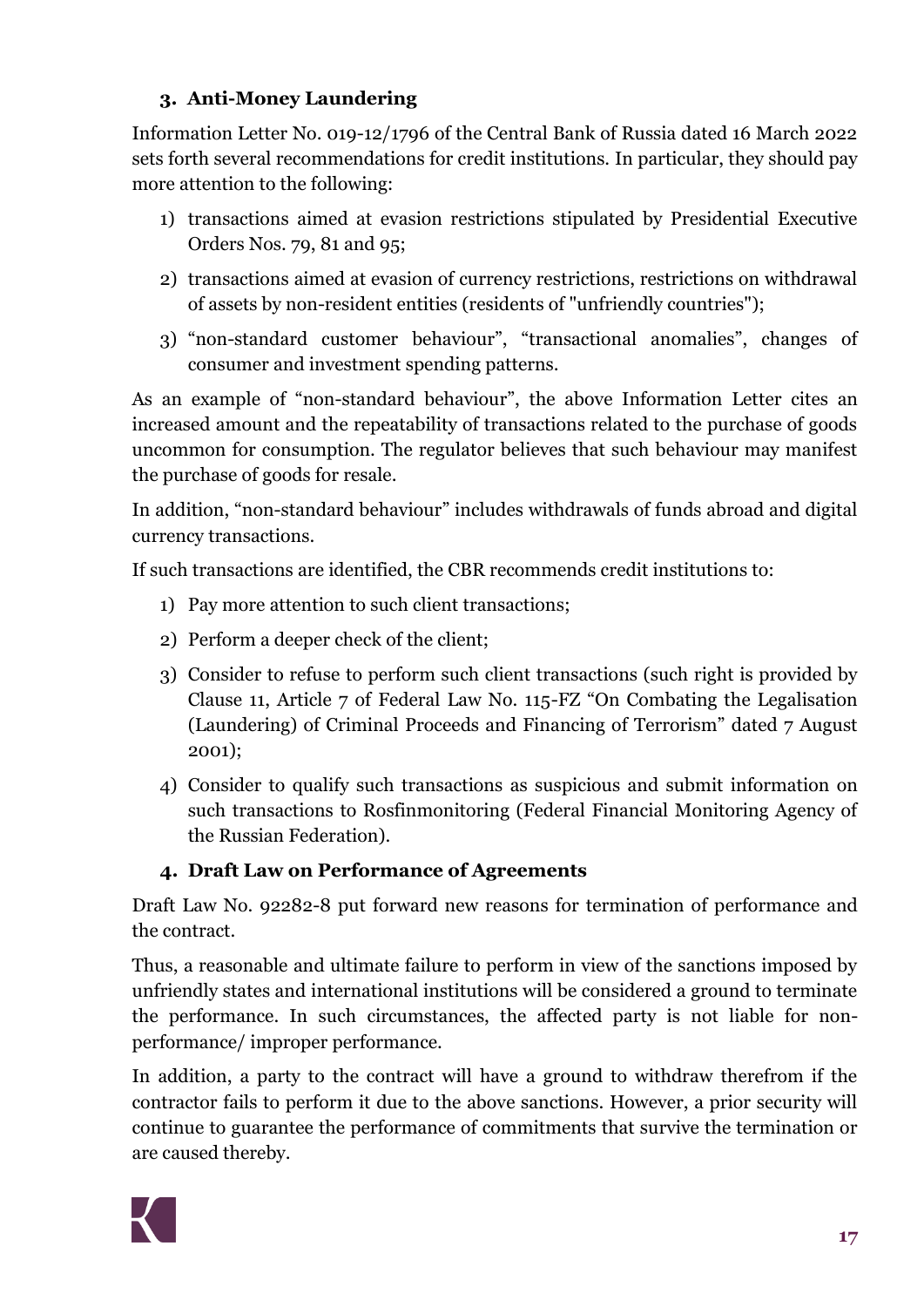It is proposed to change the rules on the security deposit under contracts signed after 23 February 2022; the security deposit may include contribution of shares, bonds and other securities or things defined by generic characteristics.

These rules will not apply to persons who "facilitated the unfriendly actions of foreign states and international institutions."

If the draft law is passed as is, it shall apply to:

- 1) Legal relations from 24 February 2022;
- 2) Obligations with maturity after 23 February 2022;
- 3) Obligations under contracts signed before 24 February 2022.

### **5. Fixation of loan rates**

Federal Law No. 71 of 26 March 2022 stipulated that companies that are not in the list of SME with loans in rubles at a floating rate may apply for fixation of such rate before 01 May 2022. This measure applies to loan agreements signed before 27 February 2022.

The rate will be fixated for 3 months and in any case will not exceed 12.5% for 1 month, 13.5% for 2 months and 16.5% for 3 months.

The CBR has published a list of clarifications on the application of the rules on fixing loan rates [\(https://www.cbr.ru/explan/106\\_fz/\)](https://www.cbr.ru/explan/106_fz/):

- 1) Loan rates accrued in accordance with Federal Law No. 71 of 26 March 2022 may not be repaid earlier than 1 January 2023;
- 2) Company may not withdraw the request to fix the rate but it may stop fixation of loan rates by notifying the lender. After that, the lender may refuse to fix the rate again;
- 3) The provisions of the Federal Law No. 71 of 26 March 2022 apply to overdraft agreements.

# **6. Draft Law on Currency Provisions in Contracts**

Draft law on invalidity of "domestic" contracts provisions setting price nominated in foreign currency is under preliminary consideration. At the moment Russian law allows to determine contract value in foreign currency, even if the actual performance should be in rubles equivalent. However, Federal Antimonopoly Service offers to forbid such contract clauses.

The draft law is on its early stage and receives negative feedback even from state related legislation experts. However, if it is enacted, contracting parties will be obliged to change pricing clauses respectively within 30 days. If not, the contract shall be deemed executed based on currency rate as of 1st of January 2022.

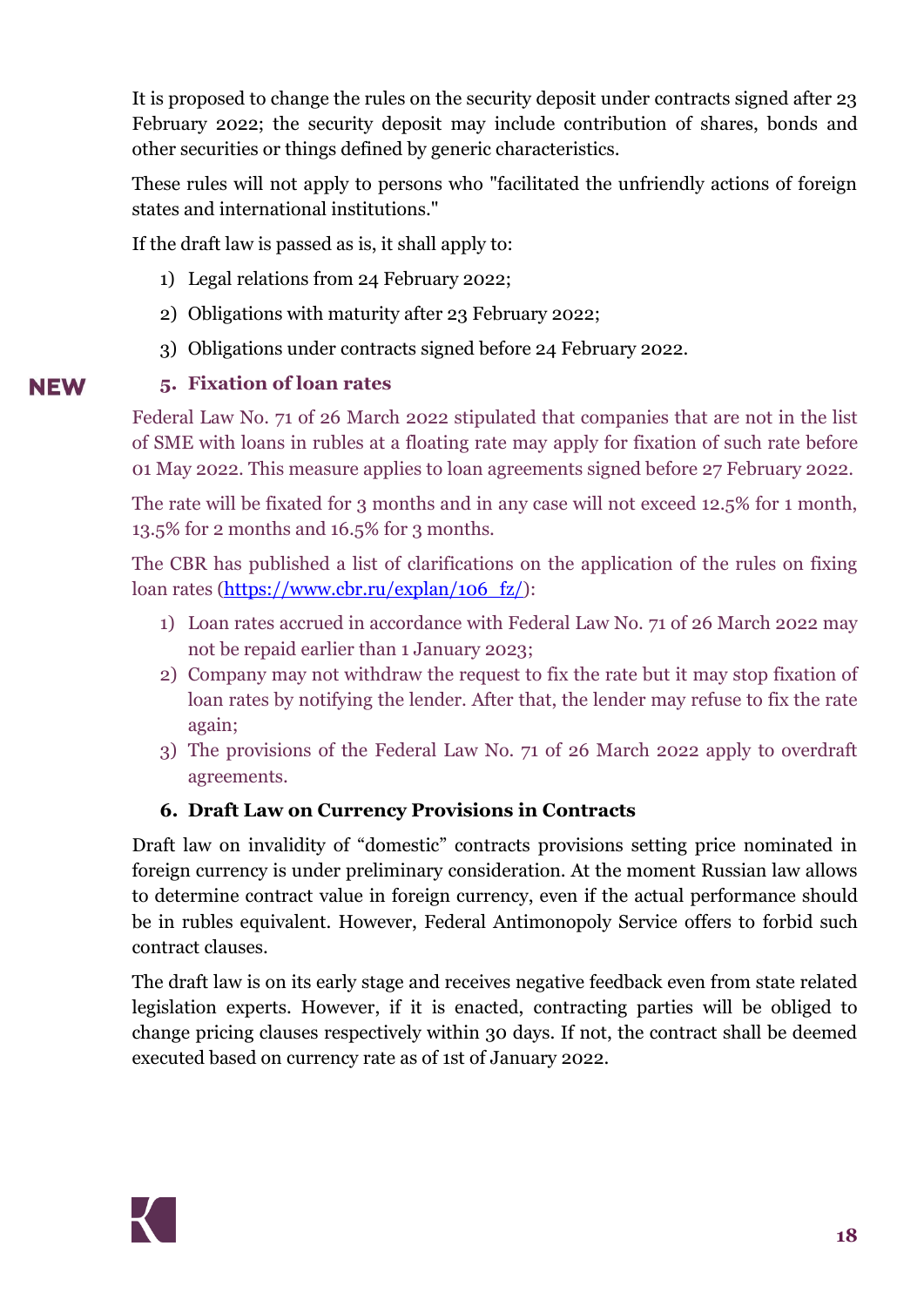#### **NEW 7. Draft Law on restrictions and prohibitions pertaining to cross-border transfer of personal data**

On 6 April 2022 the State Duma introduced the Draft Law No. 101234-8 which proposes a number of amendments to the regulation of cross-border transfer of personal data and also clarifies the procedure for providing personal data from the Unified State Register of Immovable Property.

As of 18 April 2022 the draft law is being prepared for consideration by the State Duma.

As far as the cross-border transfer of personal data is concerned, the draft law provides for:

- 1) The obligation of personal data operators to inform authorities about the intention of cross-border transfer of personal data;
- 2) Cross-border data transfer may be prohibited or restricted in order to protect the constitutional system, morality, health, rights and legitimate interests of citizens, to ensure the defense and security of the state;
- 3) The obligation of personal data operators to immediately inform about incidents of unlawful or accidental access, provision, distribution, transfer of personal data which resulted in violation of the rights of personal data owners; the obligation to ensure continuous cooperation with the state system for detecting, preventing and eliminating the consequences of computer attacks on information resources of the Russian Federation;
- 4) The deadlines for processing of requests on issues related to the illegal processing of personal data are reduced from 30 days to 10 days;
- 5) Operators cannot refuse to provide services to citizens without their personal data (including biometric data), in cases where obtaining consent for processing personal data is not mandatory;
- 6) The main criterion for the cross-border transfer of personal data being the presence on the territory of a foreign state.

As for additional regulation of the provision of personal data contained in the Unified State Register of Real Estate (hereinafter referred to as the "**EGRN**") the draft law states that:

- 1) The personal data contained in EGRN is provided only with prior consent of the subject of personal data;
- 2) A record of such consent is also added to EGRN.

If this consent is absent, personal data recorded in EGRN may be provided at the request of a notary acting in accordance with a written application of person with legitimate interest in order to protect the rights and legitimate interests of the latter.

It is considered that applicant has legitimate interest if, for example, (1) there is a contract (including a preliminary one) to which the applicant is a party, (2) damage occurred to the applicant's person or property, (3) there are grounds for the applicant to file a property suit against the title holder, and others.

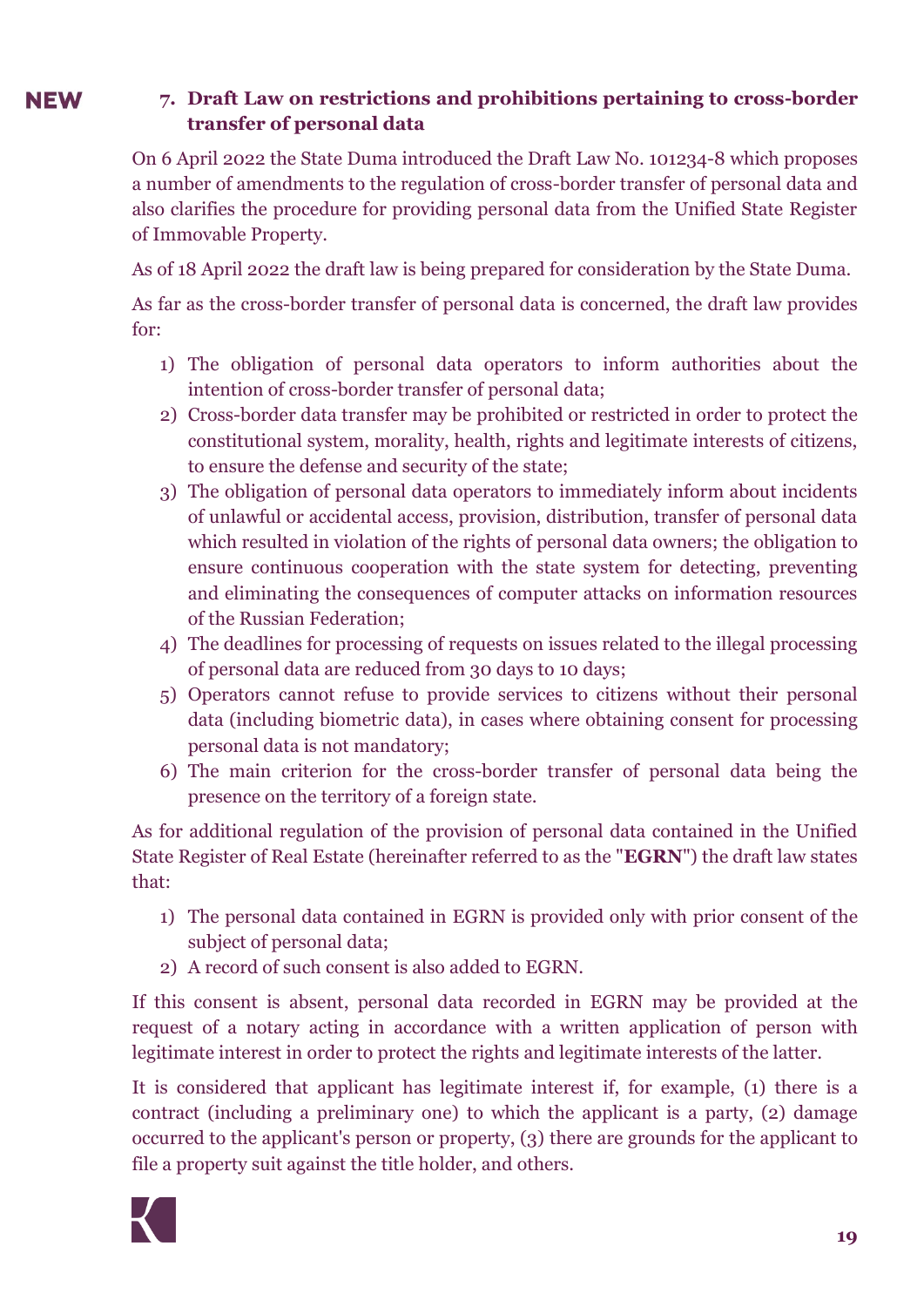

*Anton Samokhvalov* Head of Corporate Practice [a.samokhvalov@kiaplaw.ru](mailto:a.samokhvalov@kiaplaw.ru)



*Julia Paushkina* Head of Commercial Practice [j.paushkina@kiaplaw.ru](mailto:j.paushkina@kiaplaw.ru)

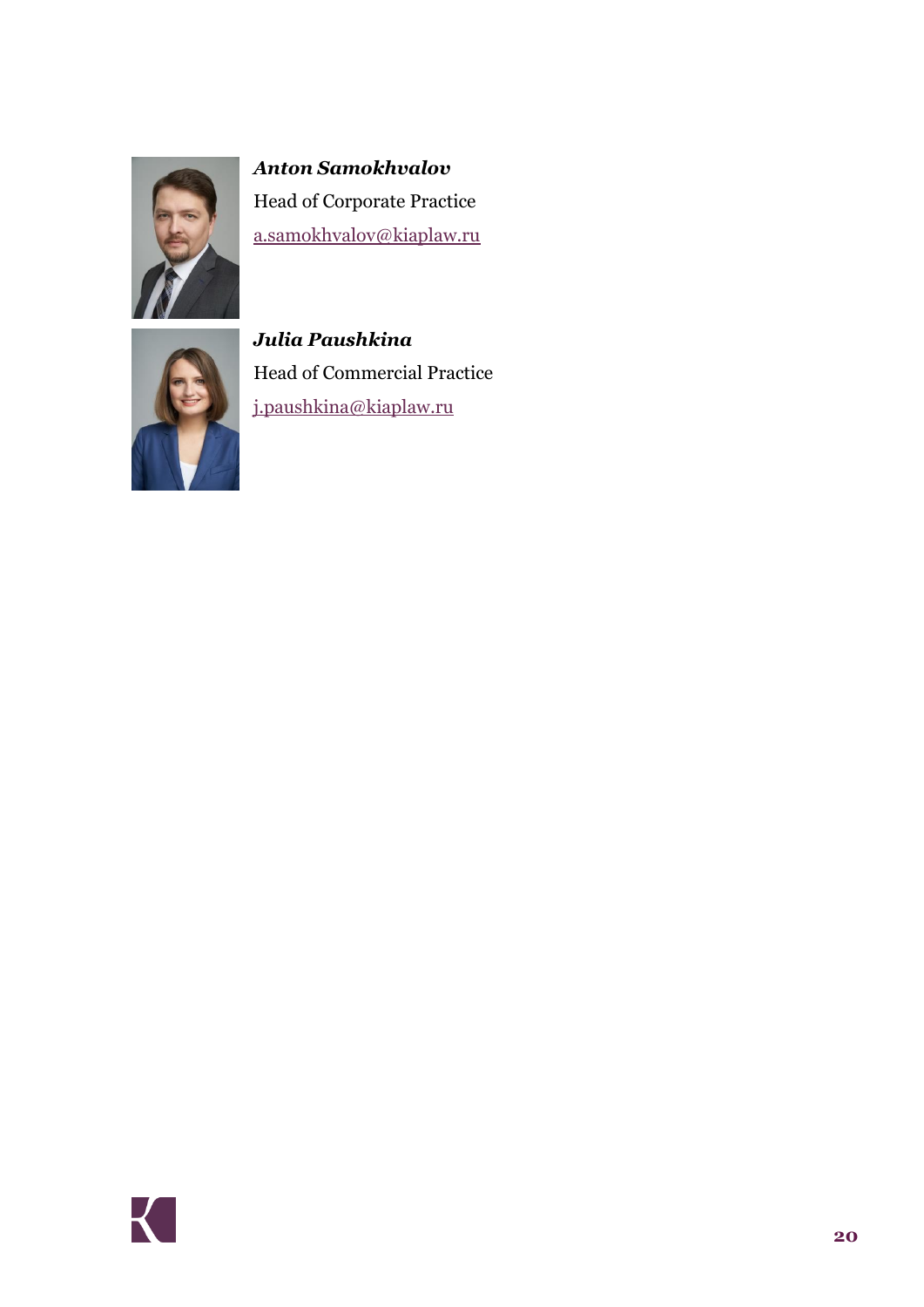#### <span id="page-20-0"></span>*Anti-trust regulation*

#### **1. Procurement Regulations**

Since early March 2022, as part of supporting Russian business facing the sanctions and ensuring uninterrupted supply of vital products to the people, a set of measures has been adopted, primarily affecting the procurement regulation.

1) The e-procurement bidding procedure has been changed. Now, the Government may decide to increase the initial (maximum) price of the contract and the annual amount to purchase certain types of medical devices. The first example is the means of rehabilitation for disabled persons, which can now be purchased through electronic bidding, if the initial (maximum) price of the contract does not exceed RUB 50 million and the annual amount of purchases does not exceed RUB 750 million.

2) New rules have been established for writing off liquidated damages (fines, penalties) imposed by the customer on the supplier (contractor) for failure to perform the contract, but not written off by the customer. [Now,](consultantplus://offline/main?base=law;n=411337;dst=100006) it is irrelevant in what year the contract was not performed, and customers shall write off liquidated damages in **full** according to [rules](consultantplus://offline/main?base=law;n=406070;dst=3) of Resolution No. 783 of the Government of the Russian Federation if the contract is [not](consultantplus://offline/main?base=law;n=411337;dst=100017) performed due to sanctions.

3) State or municipal medical providers [may purchase](consultantplus://offline/main?base=law;n=411095;dst=100058) medicines and medical devices from a sole supplier within the limits of 50 million and 250 million per year, respectively, if:

- It is an electronic purchase;
- The goods are manufactured by the only manufacturer in Russia or in a country that has not imposed sanctions against Russia;
- A founder of the medical provider has approved the purchase.

4) They develop a special register of suppliers authorised to sell medicines and medical devices without a domestic replacement to customers as a sole supplier.

Government Decree No. 443 of 23 March 2022 approved the Regulation on maintaining the Register of the sole suppliers of medicines and medical devices that have no analogues in the Russian Federation. The resolution will be valid until 01 August 2022.

5) The Government and regions [may determine](consultantplus://offline/main?base=law;n=411095;dst=100103) additional cases and procedures for the non-competitive purchase of goods until the end of the year.

6) The parties to the contract may under certain conditions, by mutual agreement, amend the material terms of the contract executed before 1 January 2023, if it cannot be performed due to unforeseen circumstances.

7) It is allowed not to register the purchase in the UIS, if sanctions and/or restrictions are imposed on the buyer.

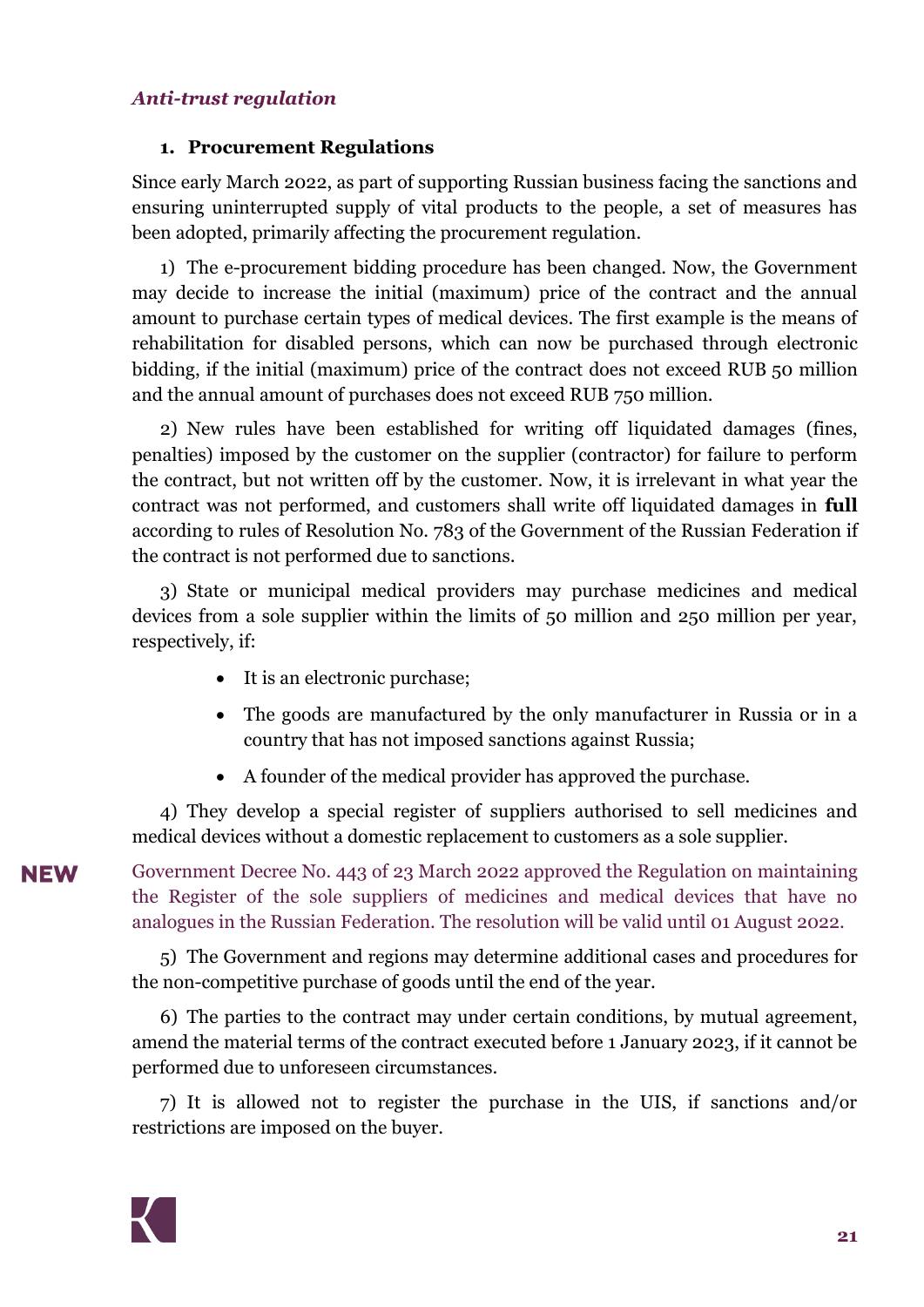8) According to the Government Decree No. 505 of 29 March, 2022, from March 30 **NEW** 2022, recipients of federal budget funds must provide for advance payments in government contracts, the amount of which in some cases can reach to 90% of the contract value.

> 9) The Government was instructed to take steps aimed at ensuring the consolidation and promotion of purchases of critical domestic IT developments to meet state and municipal needs or made by certain corporations and streamlining the procedure for such purchases.

#### **NEW**

10) Executive Order of the President No. 166 of 30 March 2022 established the ban for customers (except organizations with municipal participation) to purchase foreign software or services without prior approval of the Government of the Russian Federation for use on significant objects of the IT-infrastructure of the Russian Federation from 31 March 2022.

11) From January 01 2025 a complete ban will be imposed on authorities and their customers to use foreign software on significant objects of the IT-infrastructure of the Russian Federation.

#### **2. Pricing Control**

In addition to regulatory procurement changes, the Antitrust Service has significantly strengthened control over compliance with antitrust laws related to pricing in socially significant markets. It resulted in a multiple increase in the number of audits throughout the distribution channel, from manufacturers to retail chains. In included:

- 1) Amendments to the Guidelines for Economic Analysis of Pricing Practices approved by the Presidium of the FAS of Russia in 2014. Now, the analysis focuses on the supply and demand equilibrium in the domestic market and export quotations will not be considered as the key argument.
- 2) They are considering to reduce the warning period related to antitrust law violations from 10 to 2 days.
- 3) They are also considering to authorise the FAS of Russia to apply new controls. In particular, they may include extending the bans of abuse of market power to certain non-dominant persons (e.g. intermediaries in the sales chain), recognising a breach of priority of deliveries to domestic market as a market power abuse and expanding the grounds of issuing warnings to officials.

At the same time, the threshold of the total value of assets and annual revenue not subject to a number of restrictions and requirements provided by the Antitrust Law and the Law on Trade was increased from RUB 400 million to RUB 800 million for SMEs as part of the long-term liberalisation of antitrust laws.

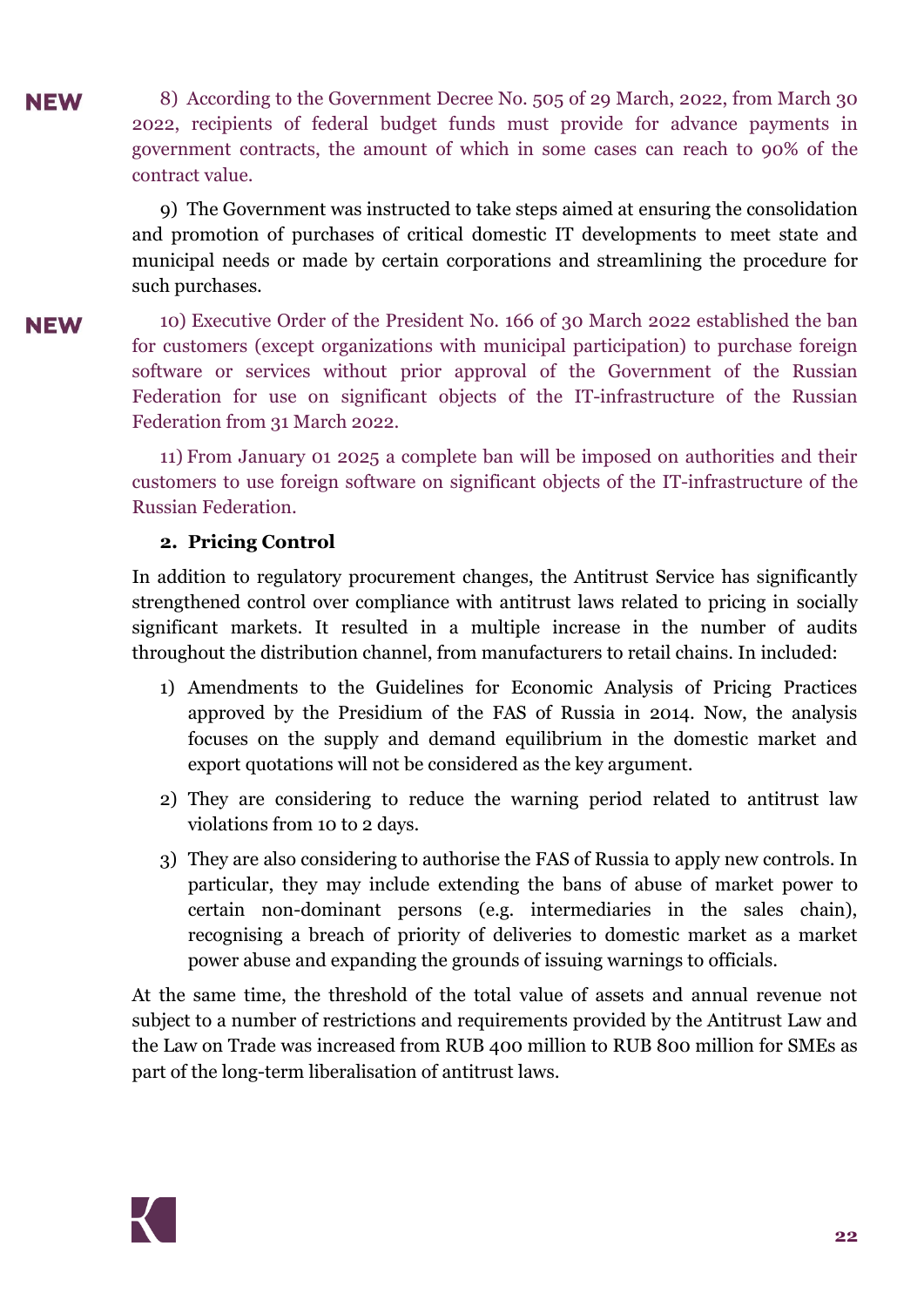

*Ilya Ischuk* Partner, Head of Antitrust Practice [ii@kiaplaw.ru](mailto:ii@kiaplaw.ru)



*Maxim Buzin*  Head of Government Procurement: Legal Support and Disputes [m.buzin@kiaplaw.ru](mailto:m.buzin@kiaplaw.ru)

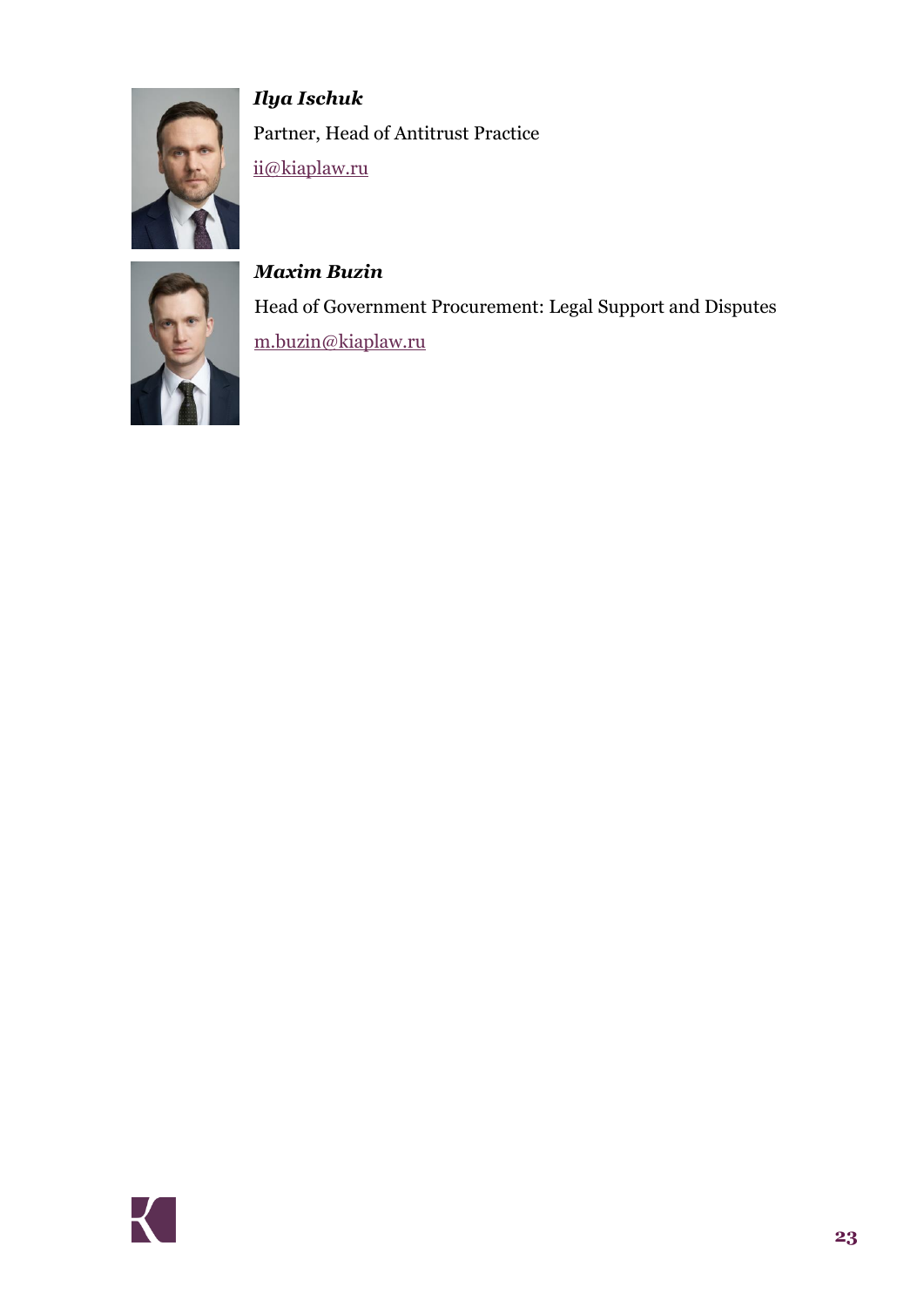### <span id="page-23-0"></span>*Bankruptcy Moratorium and Bankruptcy Administration*

#### **1. Bankruptcy Moratorium**

Russian Government imposed total bankruptcy moratorium on 6 months starting from 1st April. During this period creditors are not allowed to file a claim for bankruptcy of any Russian legal entities, sole entrepreneurs or other individuals. However, debtors may (but not obliged, as the case might be while there is no moratorium) file for selfbankruptcy. Persons are also allowed to declare that they are not subject to moratorium by publishing respective notice in special journal.

Apart from protection against creditors, there are many other consequences of the moratorium, the main of which are:

- 1) Suspension of all enforcement (bailiff) proceedings;
- 2) Ban on forced withdrawal from bank accounts of debtors;
- 3) Ban on enforcement on pledge/mortgage;
- 4) Ban on accrual of penalties for non-performance of contracts;
- 5) Ban on set-off which may violate seniority of debt as set by law on bankruptcy;
- 6) Ban on dividends distribution.

The said consequences will not apply in case a company/individual declares nonapplicability of moratorium to it/him/her.

#### **2. Draft Law on External Administration**

On April 12, deputies of the State Duma introduced the Draft Law "On Corporate External Administration" (the "**Draft Law**"). It differs significantly from the previous draft law on external administration, which was earlier prepared by the Government of the Russian Federation.

Draft Law has clarified the criteria for Russian companies to be subject to external administration. Previous draft law stated that in order to be subject to external administration the company has to have at least 25% of its' shares owned by a person from 'unfriendly country' and its' assets is to amount to more than 1 billion RUB, or the average number of company's employees should have exceeded 100 people.

The Draft Law does not mention value of assets or the number of employees as criteria for imposition of external administration. However, it states that company in the scope of Draft Law should be essential to the stability of the economy, protection of the rights and legitimate interests of the citizens at state or regional level.

Draft Law will cover Russian companies (the "**Subject Companies**") which are both:

1) controlled (either directly or through subsidiaries) by persons from "unfriendly countries" as well as have 25% of their shares owned by such persons;

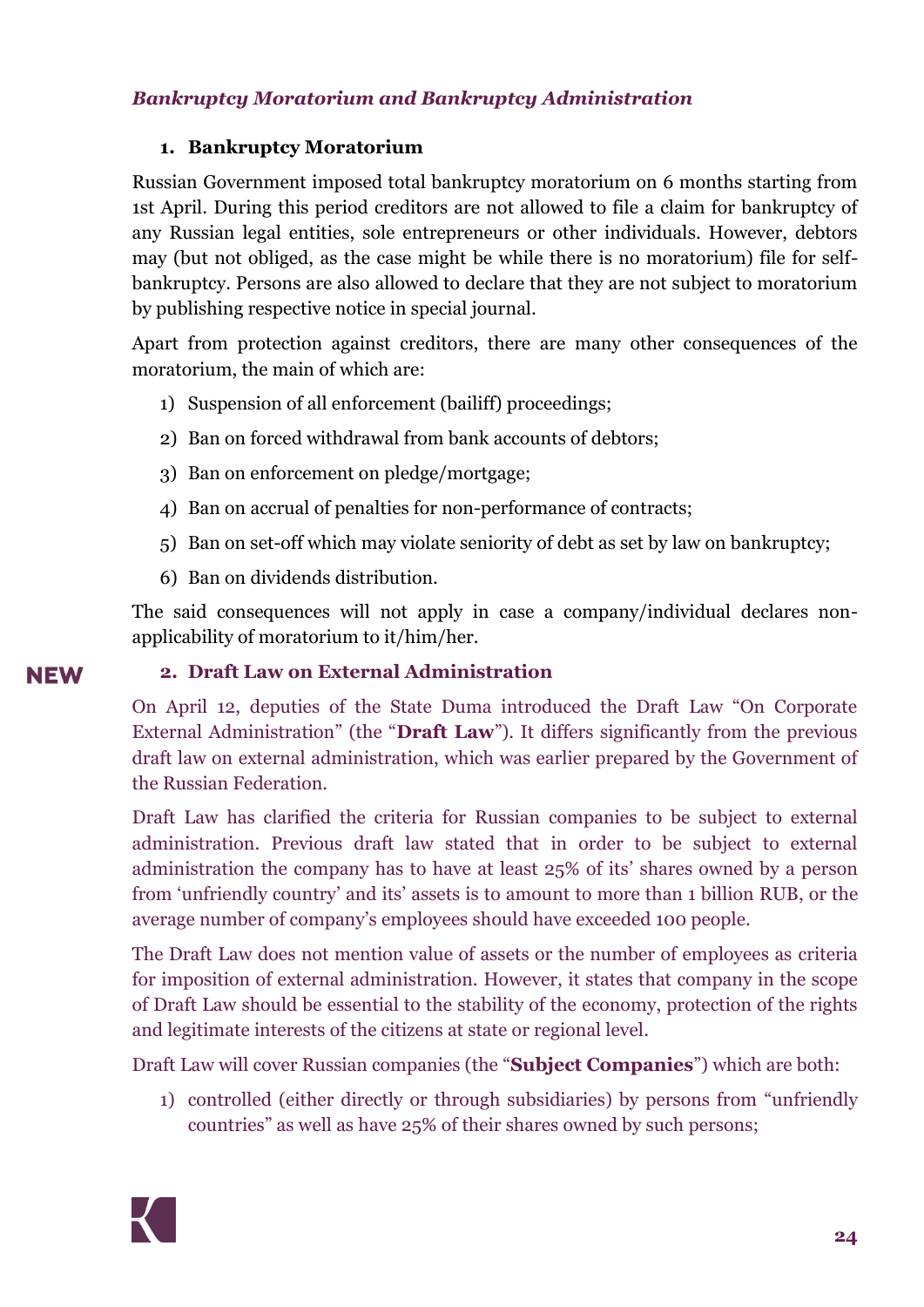- 2) essential to the stability of the economy, protection of the rights and legitimate interests of the citizens at state or regional level. A company is considered to meet this criterion if:
	- a. it provides socially important goods and services or goods and services at state regulated prices;
	- b. it is a subject of a natural monopoly or dominant on the relevant market;
	- c. it is the sole supplier enlisted in the federal register of the sole suppliers;
	- d. it employs at least 25 percent of the working population of the relevant locality;
	- e. termination of its business could entail the risk of technological, environmental disasters, deaths of citizens, unavailability of socially significant facilities;
	- f. termination of its business could entail the risk of destabilization or unreasonable increase in retail prices;
	- g. it is an essential part of a production chain of abovementioned entities.

External administration can also be imposed on other companies, if there is a special decision of the inter-departmental committee.

According to the Draft Law, external administration may be imposed, if one of the following conditions is met:

- 1) the Subject Company's management was in fact discontinued, i.e. its managers fled Russia, their actions resulted in a substantial reduction in the value of the assets or inability to pay its liabilities;
- 2) the managers' actions led to an unreasonable termination of activities, liquidation or bankruptcy. In particular, this may be evidenced by a public announcement of the termination of activities, if there are no obvious economic grounds for it; termination of material contracts; notice of layoff was sent to more than  $1/3$  of employees;
- 3) the business of the Subject Company was terminated or suspended and (or) the volume of business decreased substantially, i.e. there has been a decrease in revenue of at least 30 % for the quarter compared to the previous quarter;
- 4) business operation without external administration poses a threat of termination or suspension of the Subject Company's operations or a significant reduction in production and sales;
- 5) elimination of the above conditions may require the expenditure of funds from the federal or regional budget.

The claim for external administration is filed to the Federal Tax Service based on the decision of inter-departmental committee. Inter-departmental committee decides

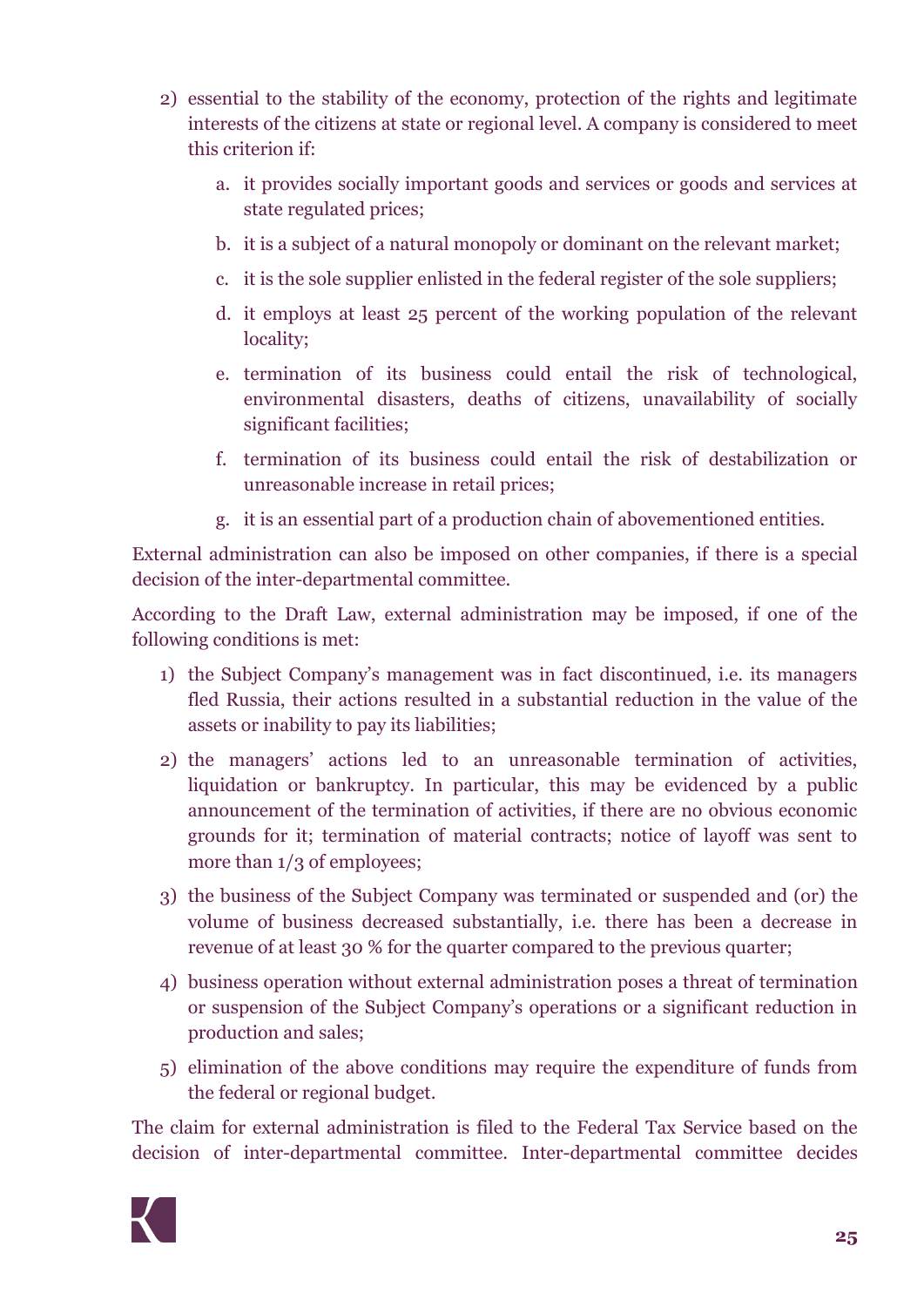whether external administration shall be imposed and what authorities it shall have after the claim of either:

1) The head of competent federal ministry,

OR

2) The governor of the region where Subject Company is located.

The external administration claim is recorded by Federal Tax Service in the Unified Federal Register of Events of Activities of Legal Entities (Fedresurs) no later than the date of its submission to court. It shall also be sent to the Subject Company. As a general rule, external administration shall be performed by VEB.RF (the "**Administrator**").

The same day Moscow Arbitrazh Court receives the claim, it shall decide on the hearing date and the interim measures for the period of hearing. Even if the court refuses to appoint external administration, the Subject Company may be supervised within 3 months after such refusal and asked to provide proofs that it eliminated the grounds for filing the claim for external administration in the first place.

The interim measures imposed by court may include ban on conducting a number of transactions, dismissing employees, terminating essential contracts, disposing shares or may also include suspension of transactions via bank accounts of the Subject Company.

The Draft Law provides that the Administrator may either:

1) **Transfer all or part of the shares of the Subject Company for trust management performed by Administrator**. The trust management is designed in favor of the shareholder of the Subject Company. All revenue obtained from the trust management is credited to the nominal account of the previous shareholder of the Subject Company;

# OR

2) **Replace the Subject Company's management and gain its authorities**. In this scenario, the Administrator would have the authority to start the replacement of assets of the Subject Company. The replacement of assets results in a spin-off reorganization of the Subject Company. The new company created as the result of such reorganization would receive all assets of the Subject Company and its shares would be sold on the auction.

If the court decides on imposing the external administration, it should decide on the authorities of Administrator. The authorities may be altered under the claim of Administrator.

Previous draft law stated that the tenure for external administration shall not exceed 6 months. According to the Draft Law tenure for external administration shall not exceed 18 months. This term can be extended for another 18 months by the court.

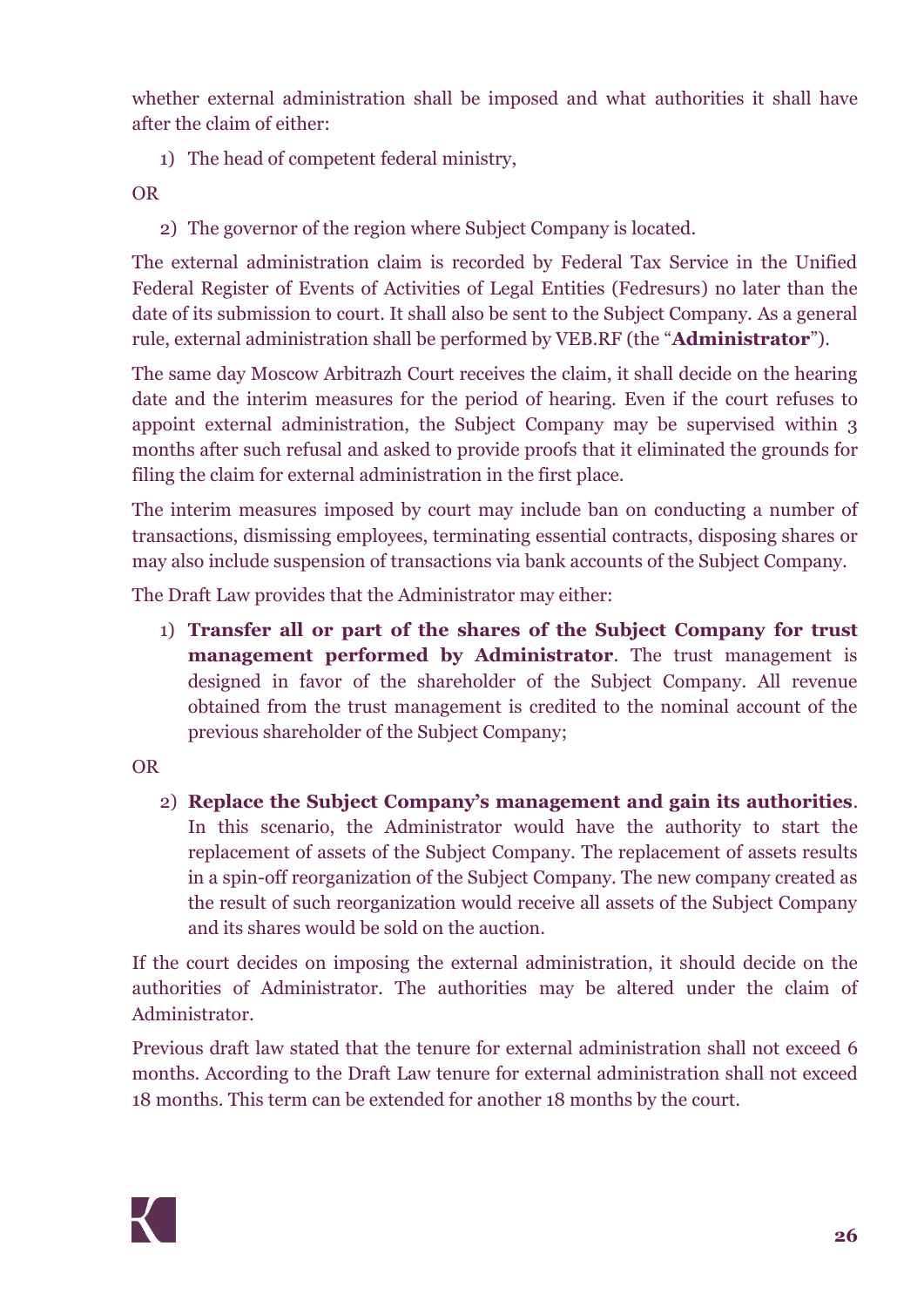Before the court hearing the director or a shareholder of the Subject Company owning more than 50% of voting shares may file a submission to refuse to appoint external administration due to:

- 1) withdrawal from termination of the entity's operations;
- 2) sale or transfer of their shares to the trust management.

If the court refuses to appoint external administration on these grounds, the shares shall be sold / transferred to the trust management within 3 months from the date of court's refusal. The interim measures shall remain in force until the shares are sold / transferred to the trust management. Meanwhile, the suggested Administrator shall supervise the seriousness of buyer's / trustee's intentions on retaining the business.

External administration may be early terminated upon the claim of the Subject Company's shareholders owning more than 50% of voting shares. Such claim, backed up with proof of the seriousness of their intentions on retaining the business, shall be submitted to the inter-departmental committee. If this claim is deemed reasonable, Federal Tax Service shall file an application for early termination of external administration to the court.



*Anton Samokhvalov* Partner, Head of Corporate Practice [a.samokhvalov@kiaplaw.ru](mailto:a.samokhvalov@kiaplaw.ru)



*Ilya Dedkovskiy* Head of Bankruptcy Practice [id@kiaplaw.ru](mailto:id@kiaplaw.ru)

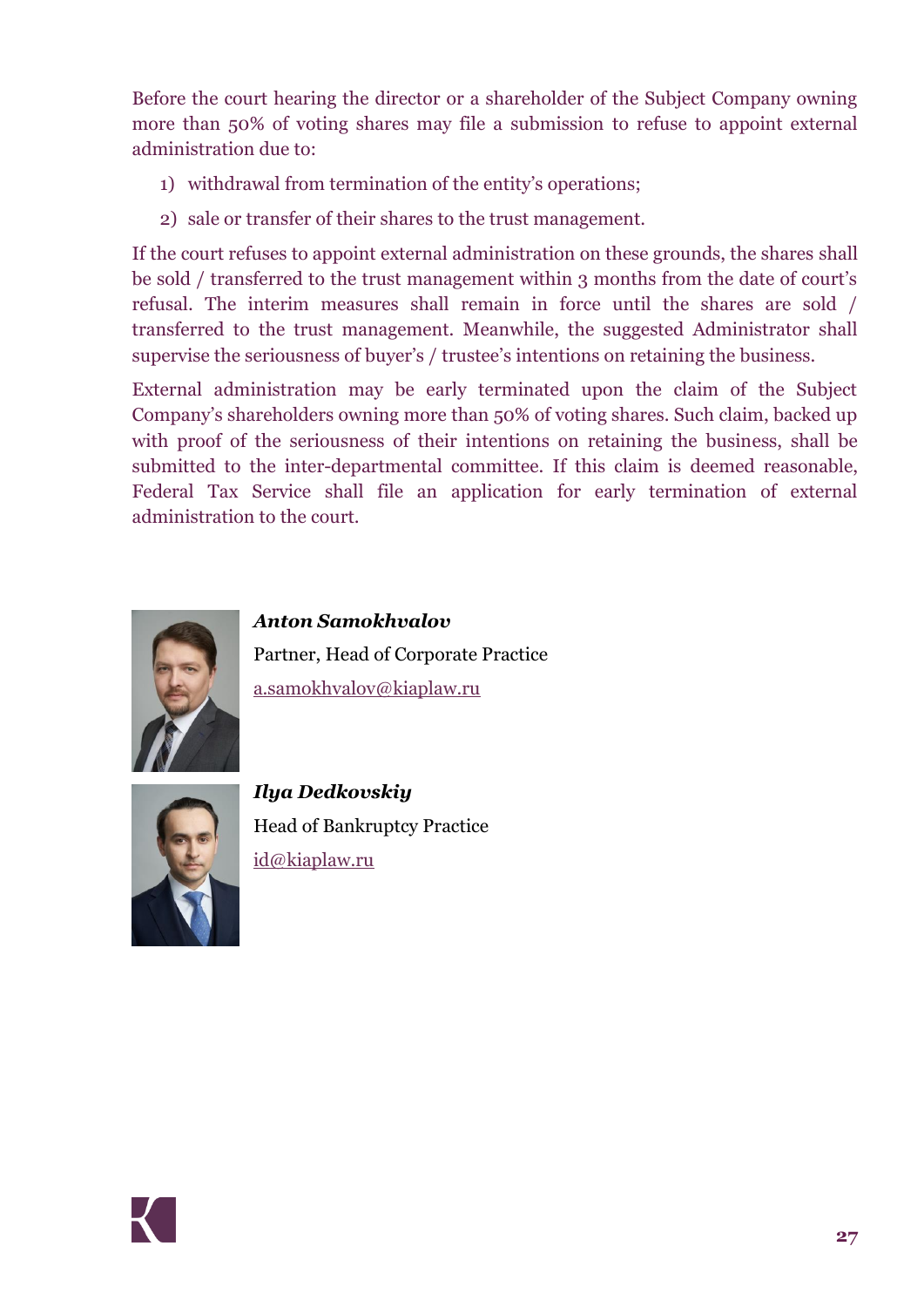#### <span id="page-27-0"></span>**Annex**

The following major regulations of government bodies of the Russian Federation had been enacted:

# **NEW**

- Federal Law No. 71-FZ "On Amending Individual Legislative Acts of the Russian Federation" dated 26 March 2022;
	- Federal Law No. 114-FZ "On Amending Federal Law "On Joint Stock Companies" and Individual Legislative Acts of the Russian Federation";
	- Executive Order No. 79 of the President of the Russian Federation "On Special Economic Measures in Connection with the Hostile Actions of the United States and Affiliated Foreign States and International Institutions" dated 28 February 2022;
	- Executive Order No. 81 of the President of the Russian Federation "On Additional Temporary Economic Measures to Ensure Financial Stability of the Russian Federation" dated 1 March 2022;
- Executive Order No. 95 of the President of the Russian Federation "On Temporary Procedure to Meet Obligations to Certain Foreign Creditors" dated 5 March 2022;
- Executive Order No. 100 of the President of the Russian Federation "On Special Foreign Trade Measures to Ensure Security of the Russian Federation" dated 8 March 2022;
- Executive Order No. 126 of the President of the Russian Federation "On Additional Temporary Foreign Exchange Regulation Measures to Ensure Financial Stability of the Russian Federation" dated 18 March 2022;
- Executive Order No. 166 of the President of the Russian Federation "On Measures to Secure the Technological Independence and Critical IT-Infrastructure of the Russian Federation";
	- Resolution No. 313 of the Government of the Russian Federation "On Measures" to Implement Executive Order No. 100 of the President of the Russian Federation dated 8 March 2022" dated 9 March 2022;
	- Resolution No. 312 of the Government of the Russian Federation "On Introduction of Temporary Licensing Procedure for Exporting Certain Types of Goods from the Russian Federation" dated 9 March 2022;
	- Resolution No. 311 of the Government of the Russian Federation "On Measures" to Implement Executive Order No. 100 of the President of the Russian Federation dated 8 March 2022" dated 9 March 2022;

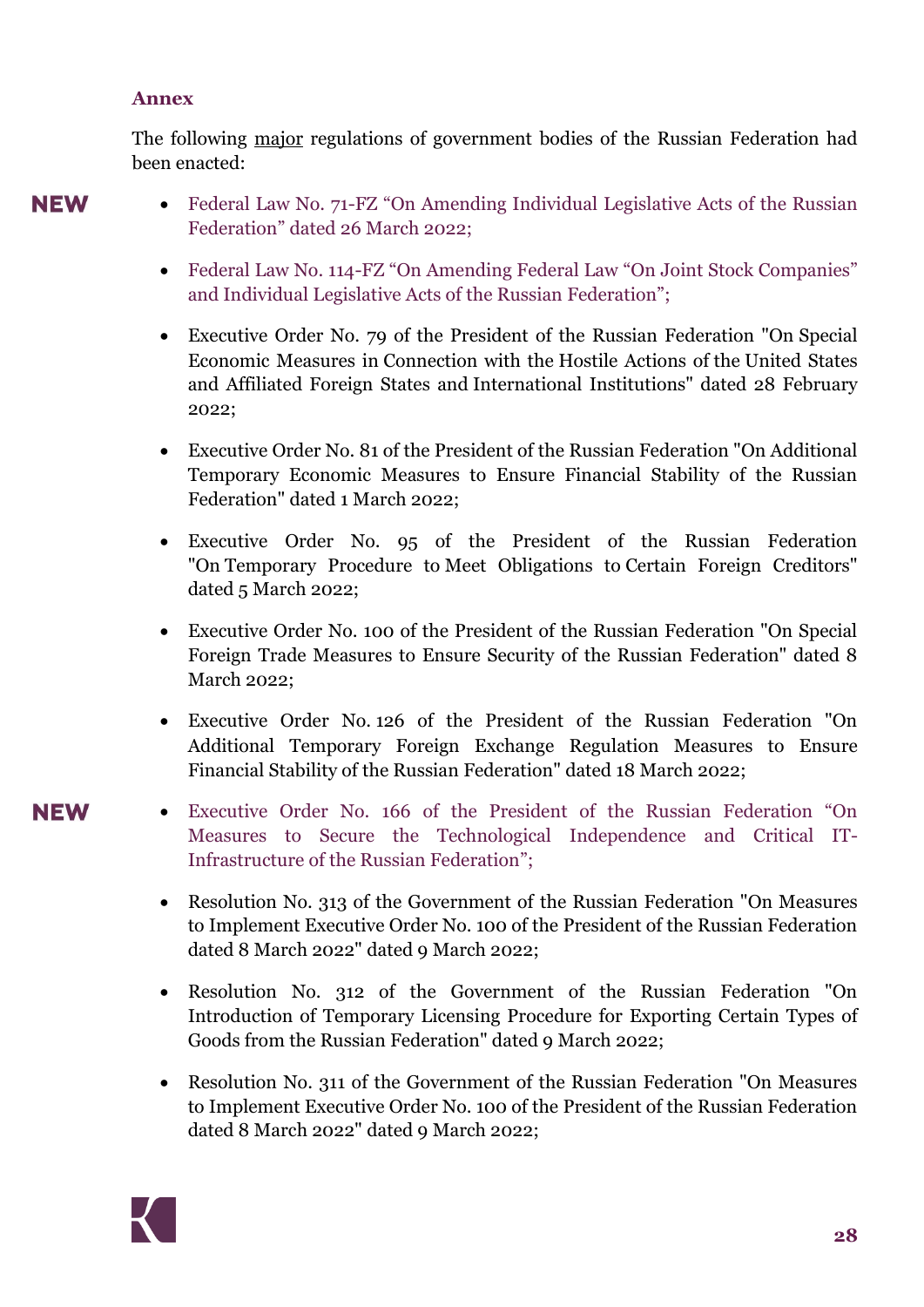- Resolution No. 302 of the Government of the Russian Federation "On a Temporary Export Ban for Medical Devices Previously Imported to the Russian Federation from Foreign States Having Decided to Introduce Economic Restrictions Against the Russian Federation" dated 6 March 2022;
- Resolution No. 295 of the Government of the Russian Federation "On Approval of Rules for Issuing Permits to Deal (Transact) with Foreign Persons by Residents by the Government Commission on Monitoring Foreign Investment in the Russian Federation to Implement Additional Temporary Economic Measures to Ensure Financial Stability of the Russian Federation and Amending the Regulations on the Government Commission on Monitoring Foreign Investment in the Russian Federation" dated 6 March 2022;
- Resolution No. 299 of the Government of the Russian Federation "On Amending Clause 2 in the Methodology of Determining the Amount of Compensation Payable to a Patentee in Making a Decision to Use Invention, Utility Model or Design without its Consent, and the Payment Procedure" dated 6 March 2022;
- Resolution No. 304 of the Government of the Russian Federation "On Suspending Resolution No. 710 of the Government of the Russian Federation dated 25 November 2003" dated 6 March 2022;
- Resolution No. 300 of the Government of the Russian Federation "On Suspending Resolution No. 1285 of the Government of the Russian Federation dated 20 October 2017" ("On Approval of Rules for Non-Discriminatory Access to Services of Natural Monopoly Entities at Sea Ports") dated 6 March 2022;
- Resolution No. 476 of the Government of the Russian Federation "On Amendments to the Resolution of the Government of the Russian Federation N0. 295" dated 6 March 2022;
- Resolution No. 506 of the Government of the Russian Federation "On Goods" (Types of Goods) to Which Protection of Exclusive Rights to Intellectual Property Expressed in Such Goods Shall Not Apply" dated 29 March 2022;
- Resolution No. 497 of the Government of the Russian Federation "On the Introduction of a Moratorium on the Initiation of Bankruptcy Procedure by Creditors' Claims" dated 28 March 2022;
- Resolution No. 443 of the Government of the Russian Federation "On Approval" of the Regulations on Maintaining the Register of the Sole Suppliers of Medicines and Medical Devices That Have no Analogues in the Russian Federation and Whose Production is Carried Out by Manufacturers Originating from a Foreign State that Has Not Introduced Restrictive Economic Measures Against the Russian Federation" dated 23 March 2022;

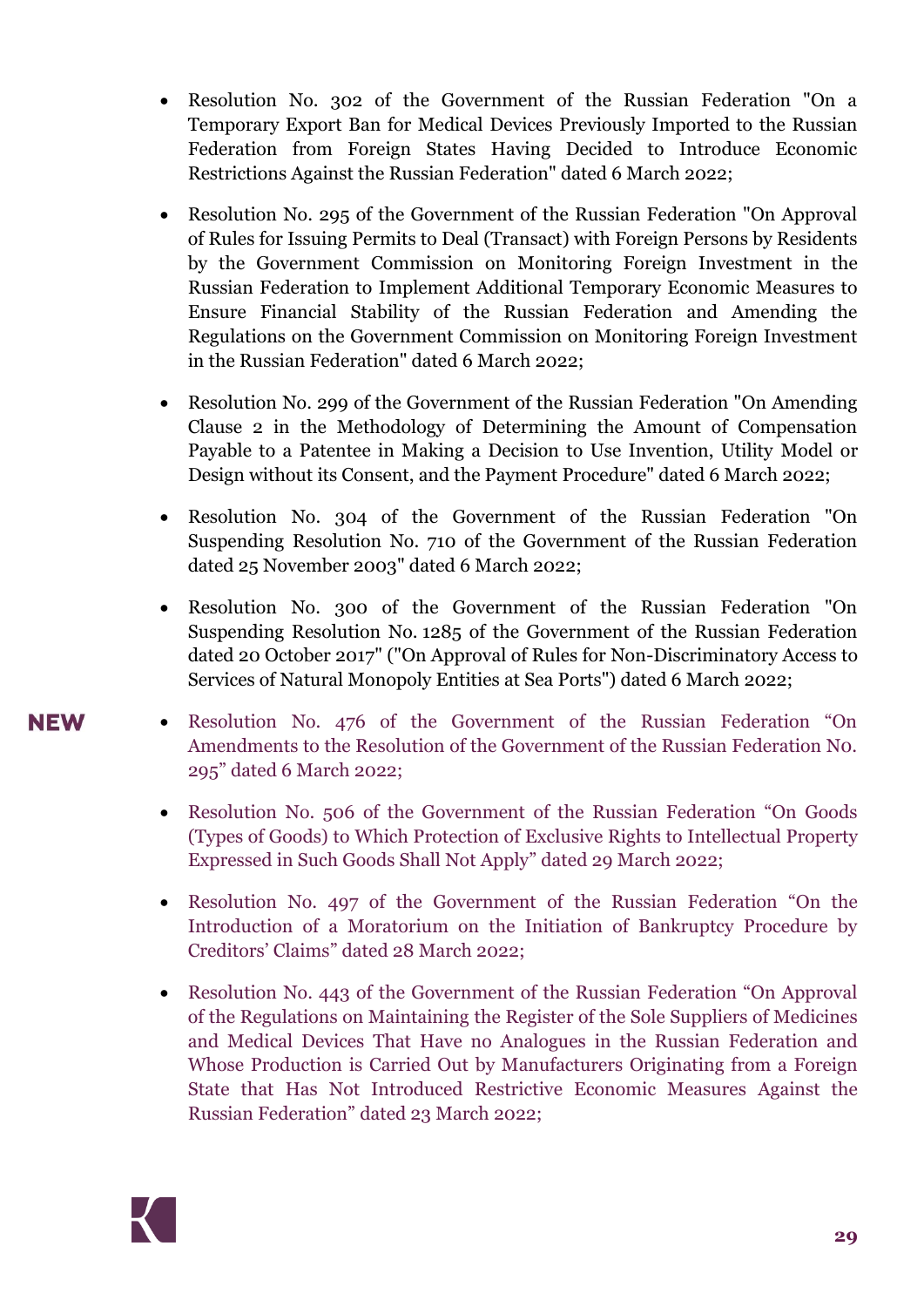- Resolution No. 505 of the Government of the Russian Federation "On Suspending the Certain Provisions of Government Resolutions and Establishing the Amount of Advance Payments at the Conclusion of State (Municipal) Contracts in 2022" dated 29 March 2022;
- Resolution No. 672 of the Government of the Russian Federation "On Deciding on Maintaining the Sale of Shares of Russian Companies Abroad if Such Shares Had Previously Been Traded via Depositary Receipts of Foreign Issuers" dated 16 April 2022;
- Resolution No. 430-r of the Government of the Russian Federation "On Approval" of the List of Foreign Countries and Territories Committing Unfriendly Actions Towards the Russian Federation, Russian Legal Entities and Individuals" dated 5 March 2022;
- Extract from Minutes No. 5 of the Sub-Commission of the Government Commission on Monitoring Foreign Investment in the Russian Federation dated 9 March 2022;
- Extract from Minutes No. 7 of the Sub-Commission of the Government Commission on Monitoring Foreign Investment in the Russian Federation dated 10 March 2022;
- **NEW**

- Extract from Minutes No. 30 of the Sub-Commission of the Governmental Commission on Monitoring Foreign Investment in the Russian Federation dated 11 April 2022;
	- Order No. 018-34-3/1570 of the Bank of Russia dated 10 March 2022;
	- Resolution of the CBR Board of Directors "On Establishing the Regime Governing Type 'С' Accounts to Meet Resident's Obligations to a Non-Resident Set by Executive Order No. 95 of the President of the Russian Federation "On a Temporary Procedure to Meet Obligations to Certain Foreign Creditors" dated 5 March 2022";
	- Resolution of the CBR Board of Directors "On the Procedure for Issuing Permits to Certain Transactions" dated 25 March 2022;
- Resolution of the CBR Board of Directors "On the Amount of Individual Transactions of Residents with Non-Residents" dated 25 March 2022 – **Repealed by the Resolution of the CBR Board of Directors "On the Amount of Individual Transactions of Residents and Non-Residents" dated 1 April 2022**;
	- Resolution of the CBR Board of Directors "On Non-Application of the 30% Advance Payment Limit to Individual Types of Contracts" dated 15 April 2022;

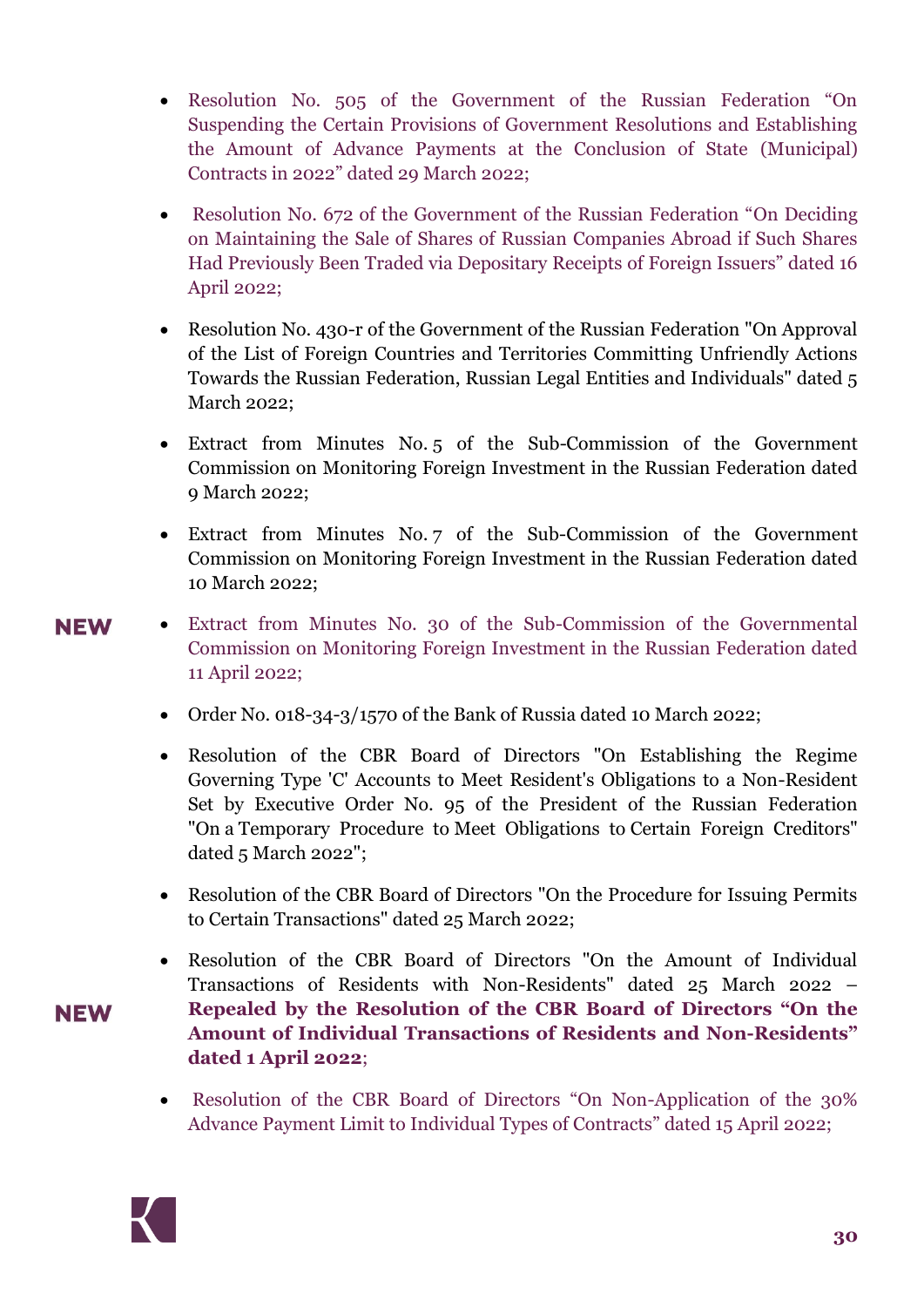- Resolution of the CBR Board of Directors "On Establishing Requirements for the Professional Security Market Participants Carrying Out Depositary Activities in Terms of Transferring Distributions" dated 18 March 2022;
- Information of the Bank of Russia, "Bank of Russia Introduces Temporary Procedure for Foreign Cash Transactions for Legal Entities and Individual Entrepreneurs from 10 March to 10 September 2022" dated 10 March 2022;
- Information Letter No. IN-019-12/27 of the Bank of Russia "On the Restriction of Transfers by Resident Individuals" dated 5 March 2022;
- Information of the Bank of Russia, "Bank of Russia's Measures to Support Financial Sector Amid Elevated Volatility" dated 25 February 2022;
- Information Letter No. IN-01-31/35 of the Bank of Russia "On Cancellation of Bank of Russia's Information Letter No. IN-01-31/26 dated 5 March 2022" dated 18 March 2022;
- Information Letter No. 019-12/1796 of the Bank of Russia "On Increased Attention to Individual Client Transactions" dated 16 March 2022;
- Information Letter No. 28-4-1/2139 "A Response to the Letter No. 09-6 dated 23 March 2022" dated 21 April 2022;
	- Information of the CBR "The CBR Softens Restrictions on the Transfer of Funds Abroad for Individuals" dated 1 April 2022;
	- Information of the CBR "The CBR Softens the Rules of Sale of Currency via Brokers and Banks" dated 8 April 2022;
	- Information of the CBR "the CBR Softens the Temporary Requirements for Transactions with Cash Currency" dated 8 April 2022;
	- Information Letter of the CBR No. 12-4- $\text{OT}/\text{6717}$  "On Applying the Executive Orders No. 79 and No. 81" dated 8 April 2022;
	- Information of the CBR "The CBR Softens the Currency Control for Russian Non-Energy Sector Exporters" dated 19 April 2022;
	- Information of the CBR "The CBR Softens the Currency Control for All Exporters" dated 21 April 2022;
	- Explanatory Note of the CBR No. 3-OP "On Applying the Executive Orders of the President of the Russian Federation No. 79 and No. 95" dated 4 April 2022;
	- Explanatory Note of the CBR No. 4-OP "On Applying the Executive Order of the President of the Russian Federation No. 79;